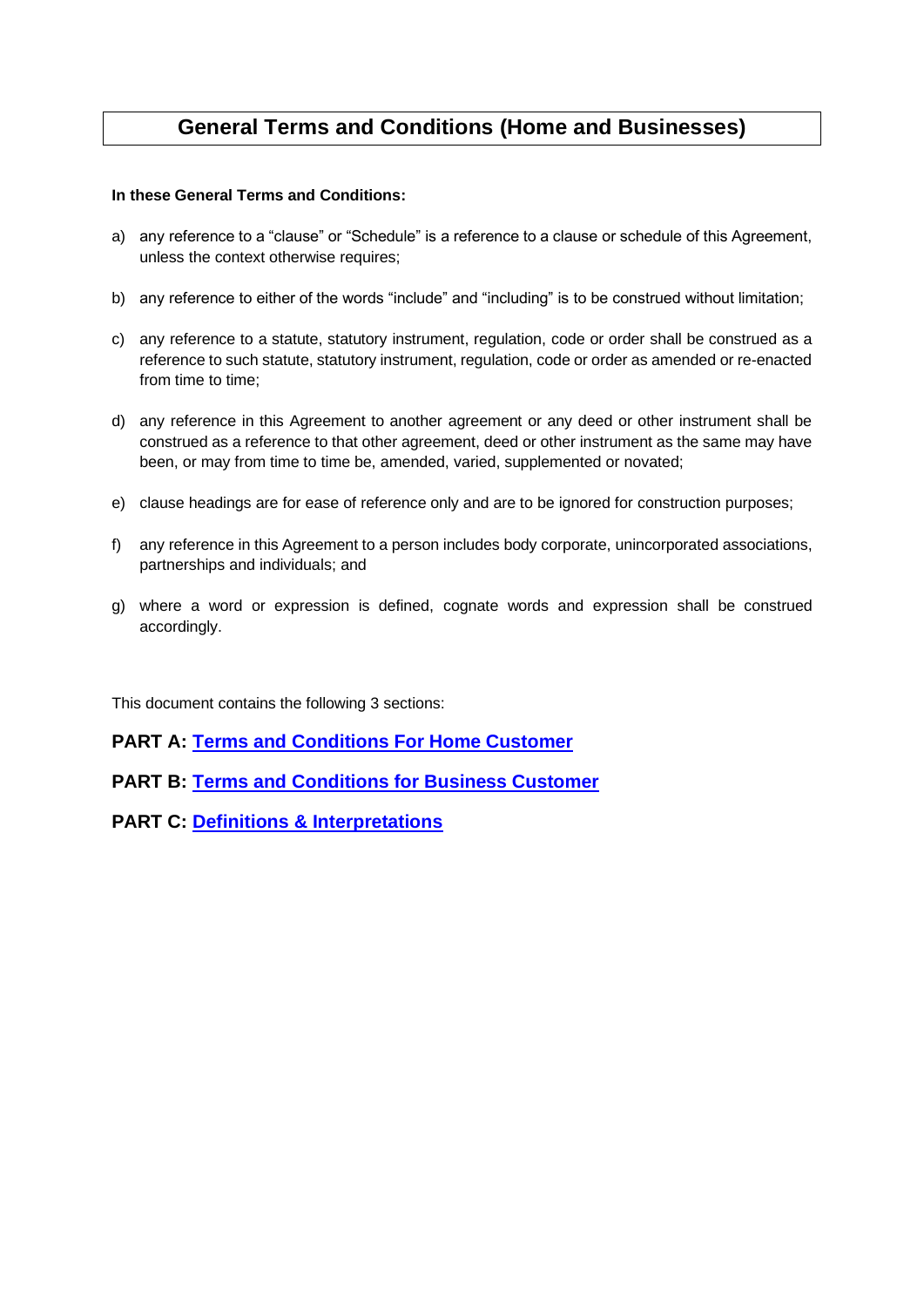# <span id="page-1-0"></span>**PART A: TERMS AND CONDITIONS FOR HOME CUSTOMER**

## **On-Boarding**

- A-1 The Home Customer declares that he/she is above the age of 21 and is under no legal disability to enter into this Agreement, failing which the Company shall be entitled to terminate this Agreement immediately and look to the Home Customer for any and all costs, expenses and losses incurred or suffered by the Company as a result. The Home Customer shall provide accurate and complete information to the Company and inform the Company immediately of any changes in any particulars or information given during application including but not limited to any changes in address and/or contact particulars, and shall take all reasonable steps to prevent fraudulent, improper or illegal use of the Services/Supplies.
- A-2 The Home Customer declares that: (i) he/she is the main account holder of the utility account, or (ii) he/she has filled up an authorisation form prescribed by the Authority and is authorised by the main utility account holder to enter into this Agreement.
- A-3 The Home Customer shall be informed of the status of the transfer of account from the MSSL to the Company. For successful transfer, the Company shall inform the Home Customer of the successful transfer within 2 (two) business days from the Supply Effective Date. For unsuccessful transfer, the Company shall inform the Home Customer of the unsuccessful transfer within 2 (two) business days from the date of notification from the MSSL of the unsuccessful transfer.
- A-4 In the event that AMI meter is required for the Price Plan, the Home Customer acknowledges that his/her successful transfer from MSSL to the Company is subject to the successful installation and commissioning of the AMI meter and the Start Date may change. In the event that MSSL did not approve the transfer application for any reason whatsoever, whether or not attributable to the Home Customer, before the Start Date, the Company reserves the right to terminate and void the Agreement as it deems fit, and the Company shall not be liable in such an instance.
- A-5 The Home Customer acknowledges that the terms and conditions of this Agreement may change from time to time in order to comply with any modifications made to the Code of Conduct for Retail Electricity Licensees by the Authority. The Company shall notify the Home Customer of any modifications that may be made to the Code of Conduct for Retail Electricity Licensees from time to time by the Authority and the Home Customer agrees to be bound by the new terms and conditions of this Agreement arising from any modifications to the Code of Conduct for Retail Electricity Licensees.
- A-6 The Home Customer acknowledges and consents to the Company, as a licensed electricity retailer, to transfer the Home Customer's contact information (including but not limited to mailing address, electronic mailing address and telephone number) to the MSSL, which is required by the Authority under the Code of Conduct for Retail Electricity Licensees.

## **Fact Sheet & Consumer Advisory**

A-7 The Home Customer acknowledges that he/she has read and understood the information presented in the Consumer Advisory and the Fact Sheet prior to entering into this Agreement with the Company.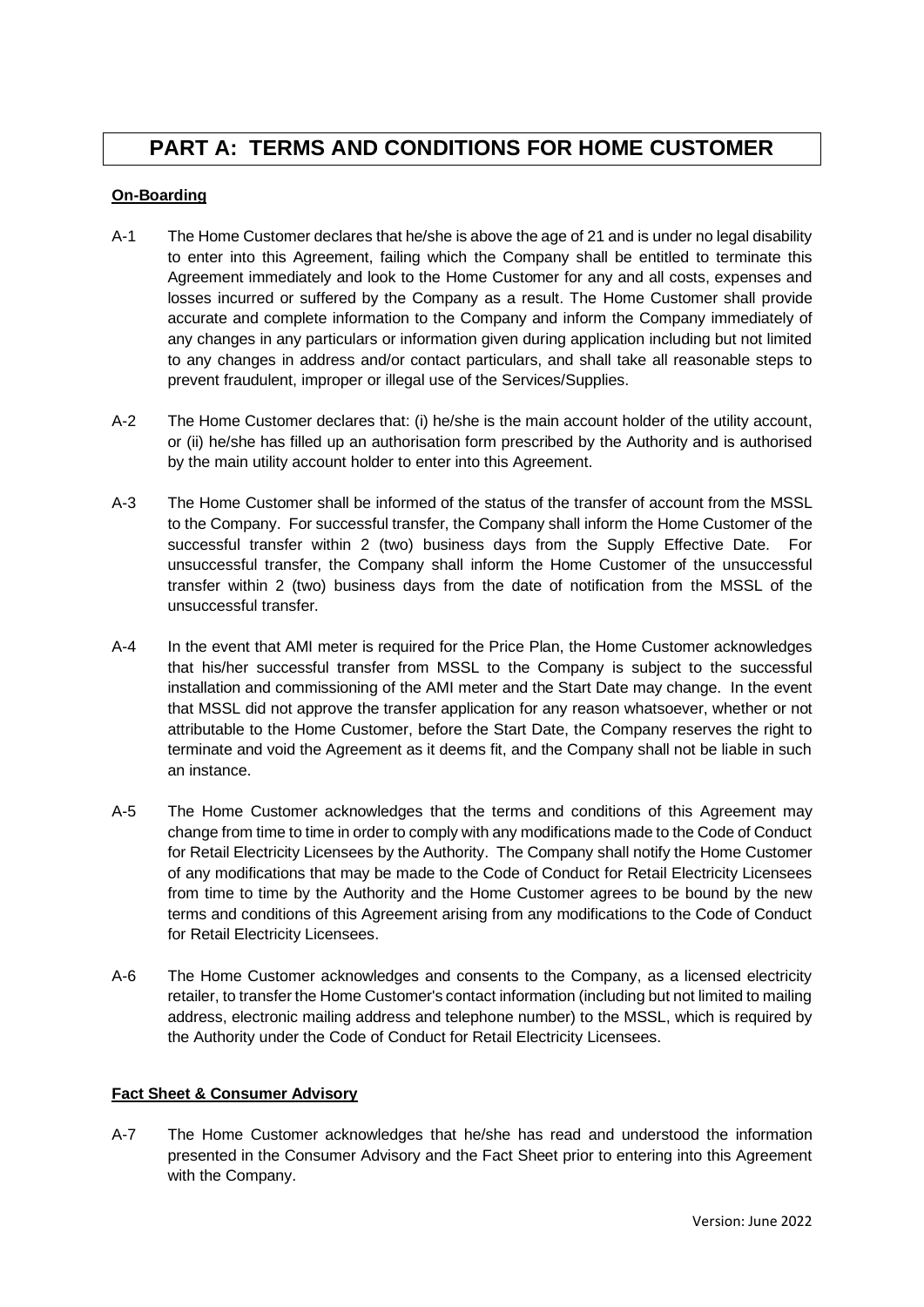## **Security Deposit**

- A-8 The Home Customer shall pay to the Company an initial security deposit in cash and maintain it at an amount which is equivalent to two (2) times the average monthly Electricity charges which is calculated based on: (i) a continuous period of 12 months ending with the month immediately preceding the month in which the security deposit is to be collected, or (ii) if the Home Customer has less than 12 continuous months of invoices issued immediately preceding the month in which the security deposit is to be collected, the applicable period, or (iii) if none of (i) or (ii) is applicable, the national average monthly consumption of the specific dwelling type as published by the MSSL and the prevailing rate offered by the Company to the Home Customer (each, the "**Security Deposit**").
- A-9 The initial Security Deposit for the Home Customer is as follows:

|                          | <b>Initial Security</b> |     |
|--------------------------|-------------------------|-----|
| <b>Household Type</b>    | <b>Deposit</b>          |     |
| HDB 1 Room               | \$                      | 50  |
| HDB 2 Room               | \$                      | 50  |
| HDB 3 Room               | \$                      | 50  |
| HDB 4 Room               | \$                      | 60  |
| HDB 5 Room               | \$                      | 60  |
| <b>HDB Executive</b>     | \$                      | 90  |
| <b>Private Apartment</b> | \$                      | 90  |
| Terrace                  | \$                      | 120 |
| Semi-Detached            | \$                      | 120 |
| <b>Bungalow</b>          | \$                      | 200 |

- A-10 The Company may apply any Security Deposit towards payment(s) of overdue amount(s) under the Agreement.
- A-11 A Security Deposit does not relieve the Home Customer from his/her obligations to pay any charges, nor does it constitute a waiver of the Company's rights to suspend, disconnect or terminate the Electricity supply due to non-payment.
- A-12 The Company reserves the right to bill the Home Customer for any subsequent shortfall in the Security Deposit.
- A-13 The Company reserves the right to terminate this Agreement and transfer his/her account to the MSSL under the Default Supply Arrangement, or any other Electricity retailer that the Home Customer chooses, for failure to provide the required Security Deposit.
- A-14 The Security Deposit amount, less any unpaid invoice amounts, shall be refunded (without interest) to the Home Customer no later than 30 (thirty) calendar days from the Home Customer's payment of the final invoice issued by the Company. Final invoice shall be issued within 12 (twelve) Business Days from the date the Company receives the relevant invoice from the MSSL (unless otherwise advised by the Company).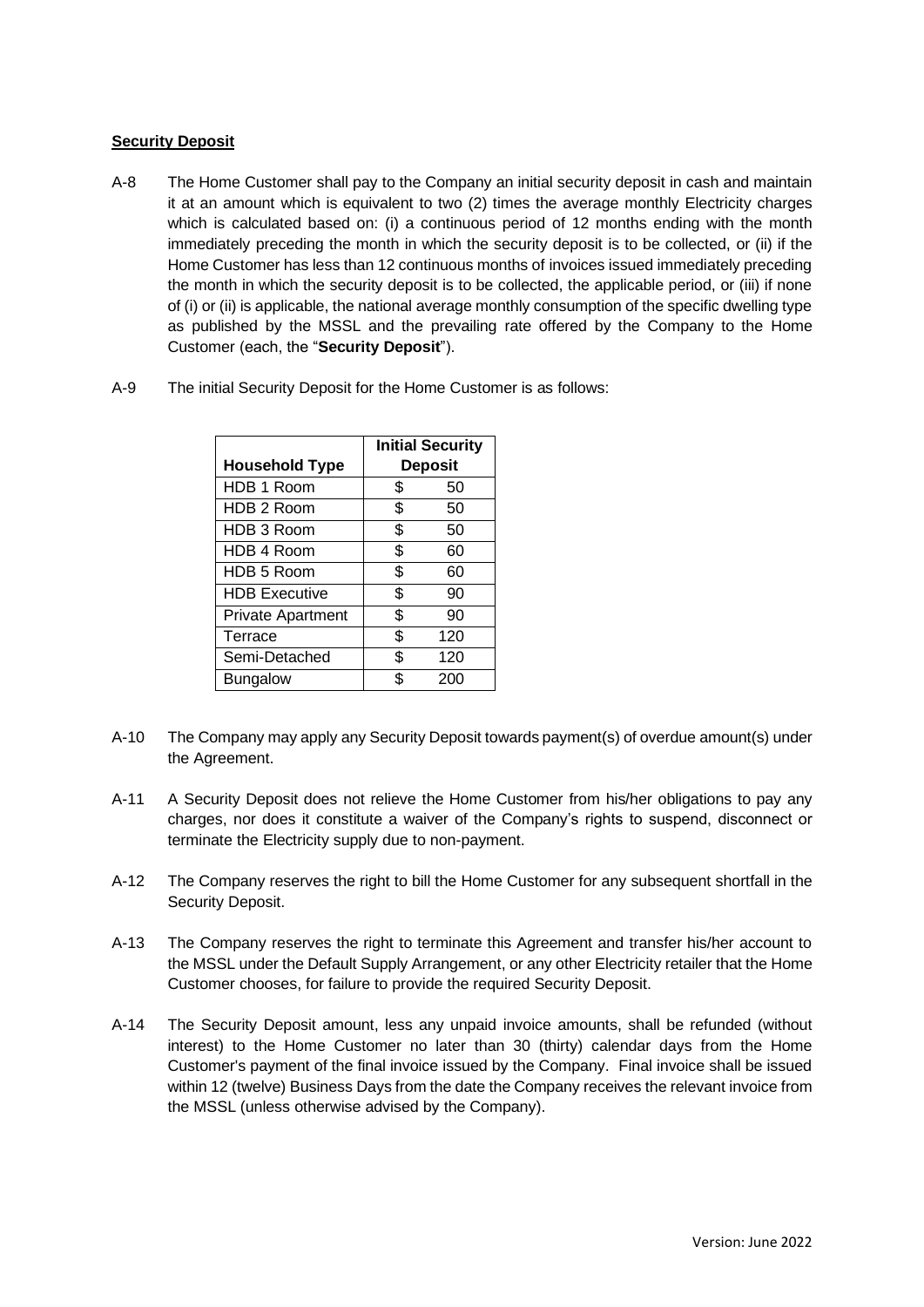## **Metering**

- A-15 The quantity of Electricity sold by the Company to the Home Customer shall be determined by metering data from readings of the Meter provided by the MSSL in accordance with the Metering Code and MSS Code and shall be without any adjustment for Transmission Losses except where the Home Customer is buying Electricity from any wholesale electricity market at the prevailing market prices through the Company. The metering data (subject to necessary adjustments or re-readings by the MSSL) shall be conclusive and binding on the Parties for purposes of determining the Electricity charges payable.
- A-16 In the event the metering consumption for the Home Customer's premises is revised, then, notwithstanding any termination or expiry of this Agreement, the Company shall be entitled to make the necessary adjustments to its Monthly Invoice reflecting the adjusted consumption to the Home Customer who shall promptly make payment on or before the Payment Due Date.
- A-17 In the event of any overcharging or undercharging, for any reason, including but not limited to such inaccurate meter readings, the Company shall bill the Home Customer in the next invoice due to any undercharging or credit the account with any overcharged amount.

## **Payments & Charges**

- A-18 The Home Customer acknowledges that he/she is liable to make payment for all charges arising under this Agreement.
- A-19 The Home Customer shall pay for the Electricity supplied to the premises at such tariffrate/recurring charge which was opted for at the time of this application.
- A-20 The Home Customer shall pay the Company the aggregate of the following charges for Electricity delivered by the Company passing through the Delivery Point:
	- (a) Electricity tariff x Electricity sold or recurring charges;
	- (b) Third Party Charges; and
	- (c) Goods and Services Tax at the prevailing rate.
- A-21 At the end of each Billing Period, the Company shall deliver by electronic mail to the Home Customer a Monthly Invoice and the Home Customer shall pay the total charges stated in the Monthly Invoice in full on or before the Payment Due Date. All amounts or charges payable by the Home Customer under this Agreement are exclusive of any duties, fees, Goods and Services Tax, and other applicable tax. In the event the Home Customer fails, refuses or neglects to make such payment, the Home Customer shall pay a late payment charge of S\$5.00 per bill. For avoidance of doubt, the charging of the late payment charge shall not constitute a waiver nor prejudice any other remedies of the Company under this Agreement. The Home Customer shall pay the Company a fee of S\$1.00 for each GIRO instruction rejection.
- A-22 U-Save rebates is part of the GST Voucher Scheme introduced by the Singapore Government for eligible Home Customers to offset their utilities bills. The U-Save rebates will be prioritised to offset non-Electricity charges from the MSSL, and any remaining amount of the U-Save rebate would be used to offset the Electricity charges from the Company. The Home Customer hereby authorises the Company to claim from the MSSL, on behalf of the Home Customer, "U-Save Rebates" under the "GST Voucher – U-Save" scheme, in respect of the retail of Electricity by the Company to the Home Customer under each Agreement. In the event that the Company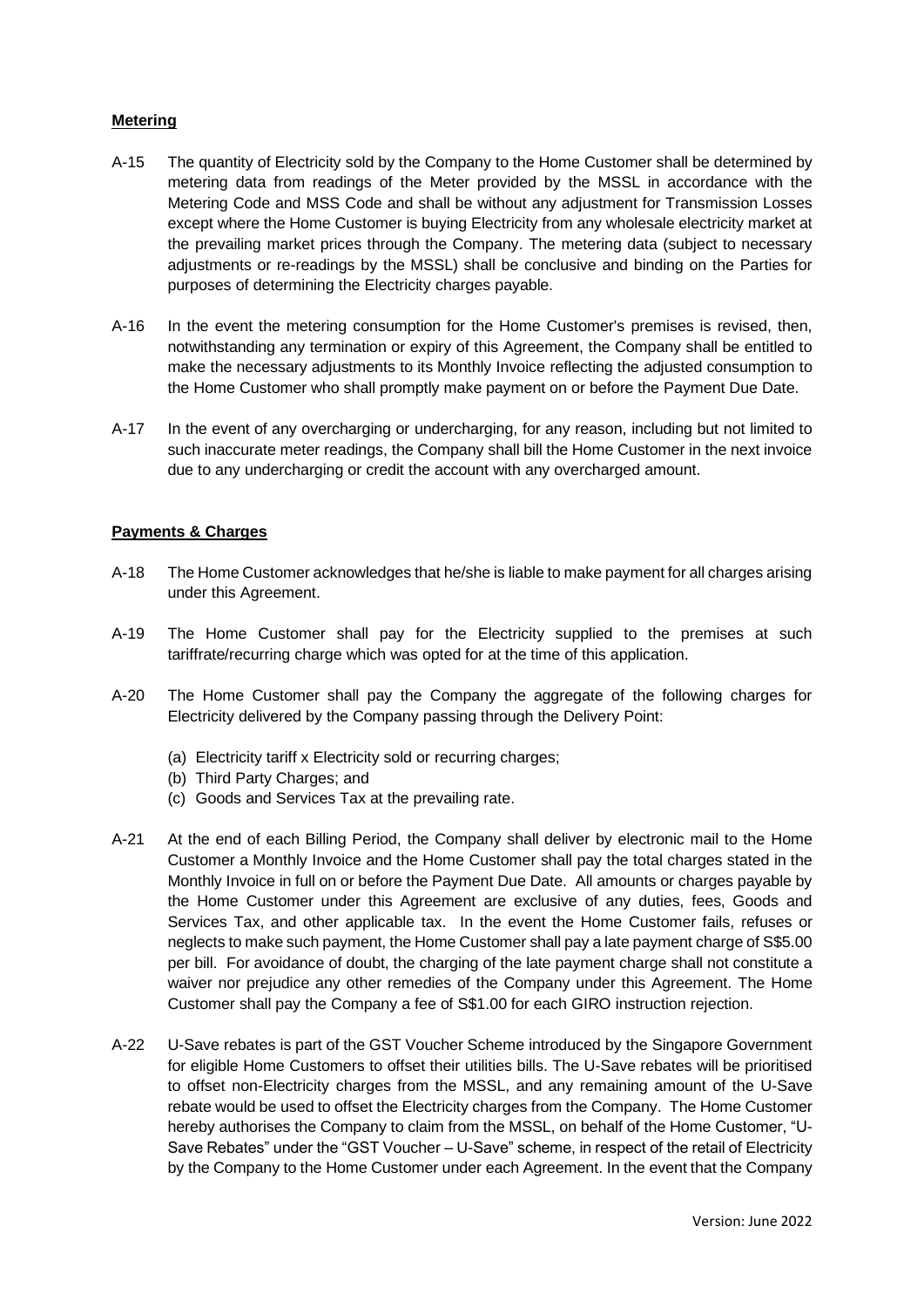is able to claim such rebates from the MSSL on behalf of the Home Customer in respect of any Agreement for any period, the amount of the rebates claimed in respect of such period shall be reflected in the invoice(s) issued to the Home Customer under such Agreement for such period, and set off against the amounts payable under such invoice(s).

- A-23 Any outstanding/credit balance will be brought forward to the next Monthly Invoice and settled by the Payment Due Date. All remaining credit balance reflected in the final invoice at the end of the Agreement will be refunded within 30 (thirty) calendar days from the final invoice to the Home Customer.
- A-24 The Company allows the Monthly Invoices to be paid through GIRO, AXS, credit/debit card, or any other mode of payment as advised by the Company.
- A-25 Where the Home Customer has specified that payment shall be made by charging to the Home Customer's account with a credit or debit card (including recurrent payments for Electricity invoices) acceptable by the Company, the following provisions shall apply:
- A-25.1 Execution by the Home Customer of this Agreement shall constitute the Home Customer's written authorisation to the Company from time to time submitting to the relevant credit card governing body ("**Association**") requests for the payment of any and all sums payable by the Home Customer to the Company (however arising) and for this purpose, the Company may charge or debit or require to be charged or debited any such sum to the Home Customer's account with the Association as may from time to time be notified to the Company by the Home Customer and/or the Association. Such Home Customer's authorisation shall be deemed to include the disclosure of invoices issued by the Company from time to time, as may be requested by the Association for any purpose whatsoever.
- A-25.2 The Home Customer shall not be obliged to make payment to the Company in respect of any invoice rendered by the Company provided that such payment is received by the Company from the Association no later than the Payment Due Date (or such period as the Company may allow the Association). The Home Customer shall immediately inform the Company if he/she decides to cease making payments using the credit card initially notified to the Company and make all payments directly to the Company. In the event that a payment instruction rejection is received from the Association for any reason whatsoever, the Home Customer shall pay the Company the total charges stated in the Monthly Invoice in full on or before the Payment Due Date. The Home Customer shall pay the Company a fee of S\$5.00 for each payment instruction rejection.
- A-25.3 The Home Customer shall duly pay the Association any and all sums so charged or debited or paid by the Association to the Company on behalf of the Home Customer in full without any set-off, counterclaim or deduction on account of any dispute or claim which the Home Customer may have against the Company in relation to or arising from this Agreement. It is the intention of the Parties that the Home Customer shall bring any such dispute or claim directly against the Company.
- A-25.4 The Home Customer must inform the Company immediately in writing if the credit or debit card is lost, stolen, expired or terminated, or if the Home Customer wants to terminate this method of payment. The termination of the credit/debit card payment arrangement will only be in effect when the message referring to the credit/debit card deduction is no longer reflected in the bill. If the Company is unable to make the deduction or settlement with the card company, the Company will not be liable to the Home Customer in any way and the Home Customer must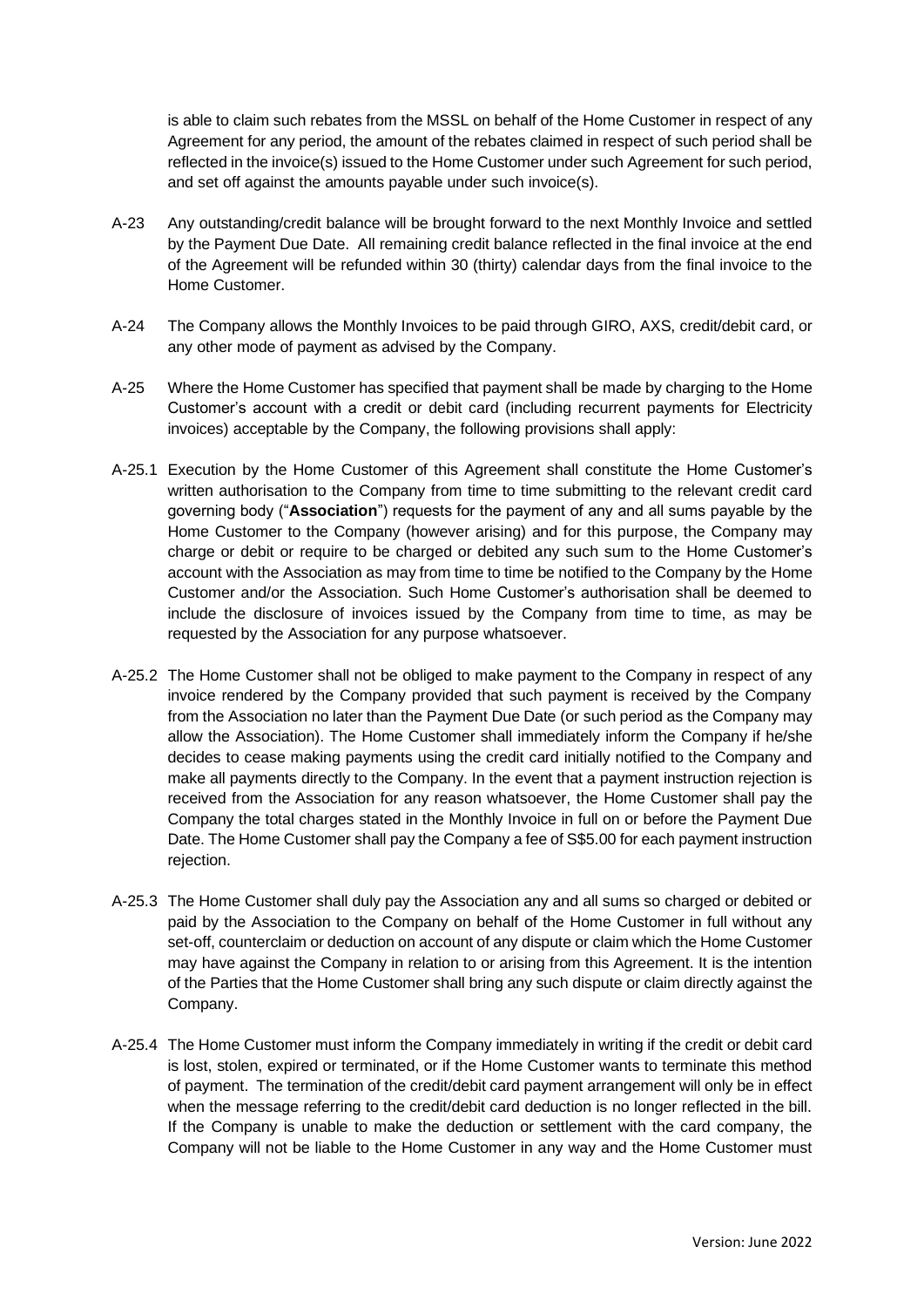make payment for outstanding amounts through AXS immediately together with any administrative fees and/or processing fee for the failed transaction.

A-26 Where the Home Customer has specified that payment shall be made by GIRO, the Home Customer shall notify the relevant bank and the Company if this method of payment is to be terminated. The termination of the GIRO arrangement will only be in effect when the message referring to the GIRO is no longer reflected in the bill. If the Company is unable to make the deduction or settlement with the bank, the Company will not be liable to the Home Customer in any way and the Home Customer must make payment for outstanding amounts by credit card or through AXS immediately together with any administrative fees and/or processing fee for the failed transaction.

#### **Title and Risk**

A-27 Title and risk in the Electricity sold by the Company to the Home Customer passes to the Home Customer at the Delivery Point.

#### **Transmission Licensee**

- A-28 The Home Customer shall be responsible for securing and maintaining connection of its premises to the Transmission System for the sale of Electricity under this Agreement.
- A-29 The Home Customer acknowledges that the Transmission Licensee may disconnect the Home Customer's connection to the Transmission System:
	- (a) in the event of an emergency/public safety;
	- (b) upon receipt of a direction or order from the PSO, EMA or MSSL;
	- (c) if the Home Customer's installation connected to the Transmission System does not comply with the Transmission Code;
	- (d) for any other reason as required pursuant to any Law or Codes; or
	- (e) the Transmission Licensee has been unreasonably prevented from inspecting or maintaining the connection.
- A-30 Where there is any connection, disconnection or reconnection of the Home Customer's premises to the Transmission System, the Home Customer shall be liable for and pay the Company such charges levied by the Transmission Licensee on the Company in connection therewith within 10 (ten) calendar days of receiving an invoice for such charges.

#### **Modification of Terms**

- A-31 Subject to Clause A-32, any amendments to the Pricing and Payment Provisions and/or the Term of Agreement shall require the mutual consent of the Company and the Home Customer.
- A-32 The Company may by written notice to the Home Customer modify any term and condition of this Agreement to the extent the Company considers necessary as a result of or in connection with:
	- (a) enactment of, or changes to or in the interpretation or application of any Law or Codes;
	- (b) order or direction by the Energy Market Authority or other relevant authority; or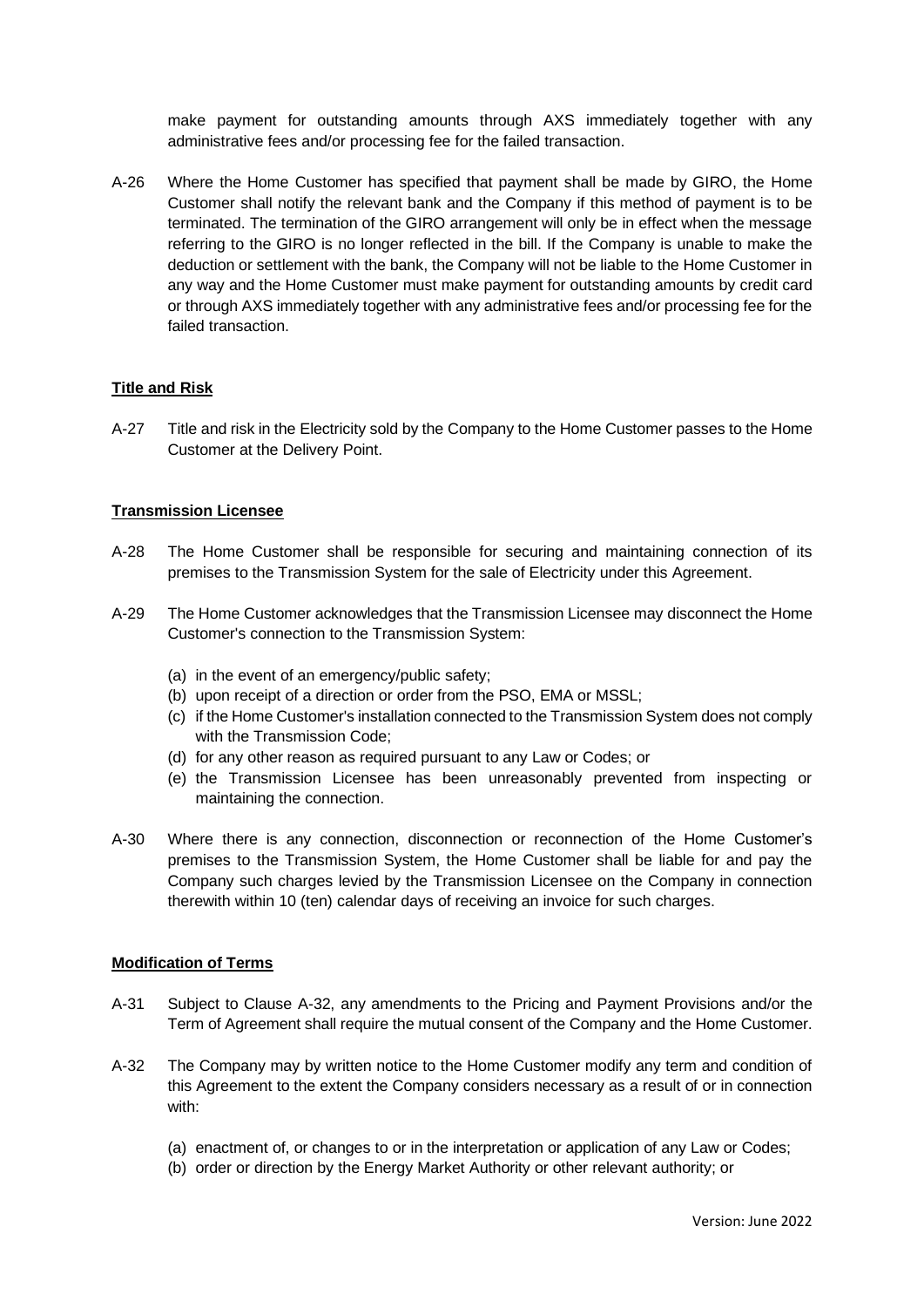(c) any amendment or modification to or replacement of any Regulatory Contract, and

the Home Customer agrees to be bound by such modifications upon receipt of written notice from the Company.

#### **Liability**

A-33 Save as otherwise expressly provided in this Agreement (including Termination Sums payable), neither Party shall be liable to the other for loss arising from breach of this Agreement or negligence other than for loss directly resulting thereof causing physical damage to the property of the other. Notwithstanding the aforesaid, the Home Customer shall fully indemnify the Company from and against any and all liability, loss, damage, cost, or expense that the Company may incur, suffer, or be required to pay by reason of any act, negligence, or breach of the Home Customer's Connection Agreement by the Home Customer, failure or refusal to comply with directions from EMA or Transmission Licensee, or for any Unauthorised Energy Use by the Home Customer. Nothing herein shall be construed so as to prevent the Company from bringing an action in debt against the Home Customer.

#### **Exclusion and Limitation of Liability**

- A-34 Save as otherwise expressly provided in this Agreement, neither Party shall in any circumstances whatsoever be liable to the other for any loss of profit, loss of revenue, loss of use, loss of contract or loss of goodwill or any indirect or consequential loss. Any statutory or implied conditions and warranties are excluded. The Sale of Goods Act 1979 is expressly excluded from application to this Agreement.
- A-35 The Company shall not be liable for any loss, damage, cost, expense, liability or injury whatsoever suffered by or caused to the Home Customer or the Home Customer's property resulting from (i) any planned outage, (ii) unplanned outage, interruption, failure, unreliability, variation, continuity or reduction of the Electricity sold, (iii) Electricity voltage or frequency fluctuation, instability, surge or dip, (iv) defect of whatever nature in the Electricity sold, or (v) any act or omission by any third party (including the Authority, Market Company, PSO, MSSL or Transmission Licensee), or (vi) for any other reason whatsoever.
- A-36 Without prejudice to the foregoing, the rights and remedies provided by this Agreement to the Parties are exclusive and not cumulative and exclude and are in place of all substantive rights or remedies express or implied and otherwise provided by common law or statute.

#### **Security**

A-37 The Home Customer must ensure the security and secrecy of his/her login identification, passwords, PINs, or email or other accounts given to, chosen by or owned by the Home Customer. The Home Customer must ensure that these are not revealed to any third party. The Home Customer is solely responsible for all activities that occur under his/her login identification, password(s), PIN and/or his/her accounts, whether such activities were carried out with his/her express consent and/or knowledge or otherwise. Use of any login identification, password or PIN deemed by us, in the Company's sole discretion, to be insecure shall be a breach of this Agreement.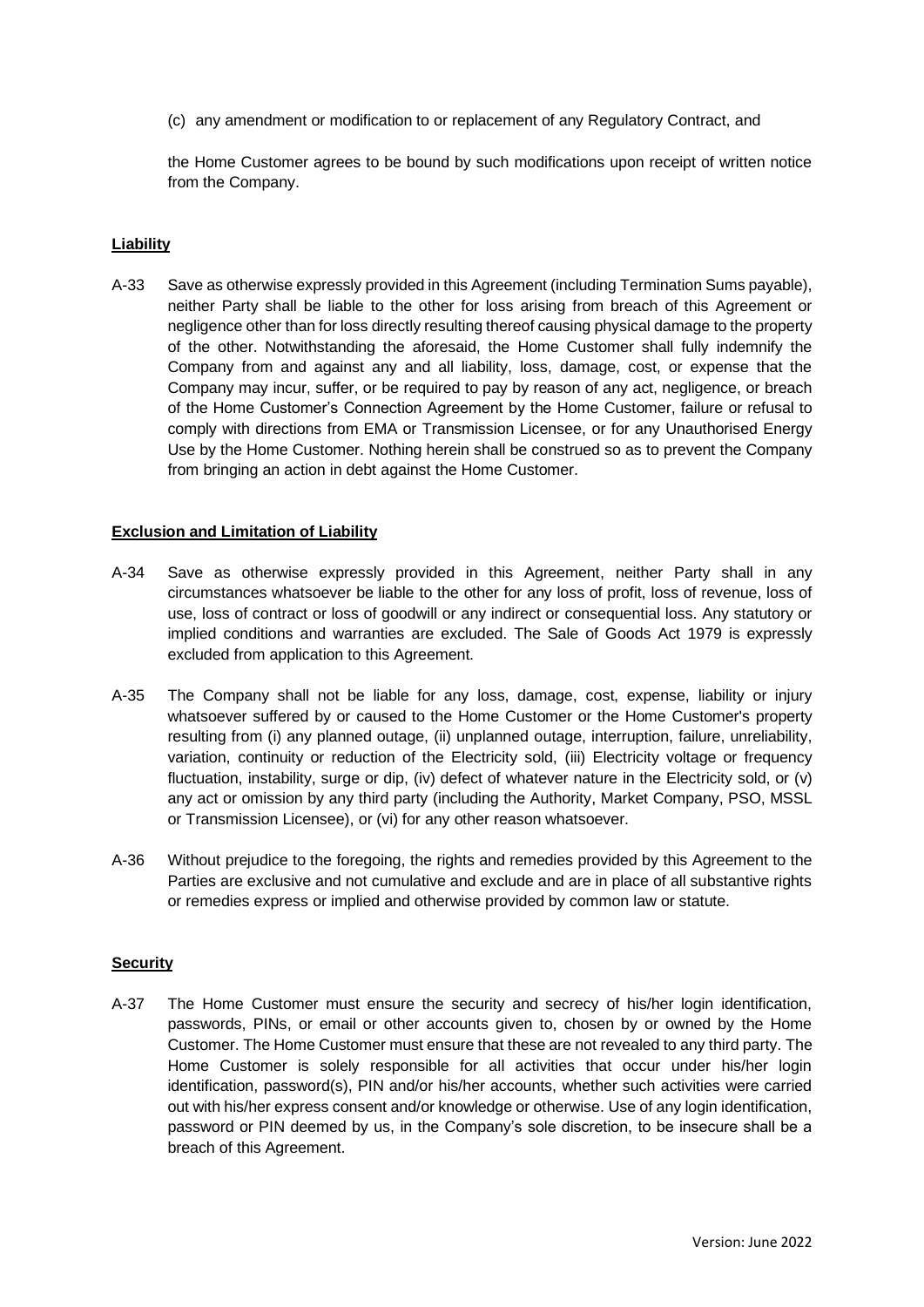- A-38 If the Home Customer discovers or suspects any unauthorised use or disclosure of his/her login identification, password(s) and/or PIN or that his/her account security has been compromised, he/she must immediately:
	- (a) inform the Company; and
	- (b) change his/her password(s) and/or PIN.
- A-39 The Home Customer is advised to change password(s), PIN or any other security identification regularly to protect his/her own security.
- A-40 The security of the Home Customer's account, network and systems, including any content stored, sent or received through these mediums, is his/her own responsibility. The Company cannot and does not guarantee the safety and security of any transmission.

#### **Termination / Expiry**

- A-41 The Agreement shall be in force for the duration of the Term of Agreement unless terminated earlier pursuant to this Agreement.
- <span id="page-7-0"></span>A-42 The Home Customer is required to provide the Company 30 (thirty) calendar days' prior written notice to terminate the Agreement before the End Date. Early Termination Charge shall apply.
- <span id="page-7-2"></span><span id="page-7-1"></span>A-43 In the event of any of the following:
	- (a) the Home Customer is insolvent or bankrupt (or suffers an event similar or analogous to any of the aforesaid);
	- (b) the Home Customer has deceased;
	- (c) the Home Customer has breached any terms and conditions of this Agreement and has failed to remedy the breach within a reasonable period of time; or
	- (d) the Company has suffered a ROLR Event,

<span id="page-7-3"></span>unless prohibited by written law, the Company is entitled to terminate this Agreement with 10 (ten) business days' notice, in which case all sums due, accruing due or payable to the Company in respect of this Agreement up to the date that this Agreement is terminated will become immediately due and payable to the Company.

- A-44 In the event of any termination of the Agreement by the Company arising from a ROLR Event, unless the Home Customer contracts with and is successfully transferred to another Licensee or the MSSL prior to the Default Supply Effective Date, the Company will transfer the Home Customer's account to the MSSL on the Default Supply Arrangement i.e. regulated tariff on the Default Supply Effective Date. Early Termination Charge will be waived for termination arising from a ROLR event.
- A-45 Upon termination or expiry of this Agreement, neither Party shall have any further obligations under this Agreement except such obligations as have accrued as of the date of such termination or expiry or by their express terms survive the expiry or termination of this Agreement. Without prejudice to the foregoing, the Home Customer shall pay all sums due and payable or accrued under this Agreement including costs incurred by the Company in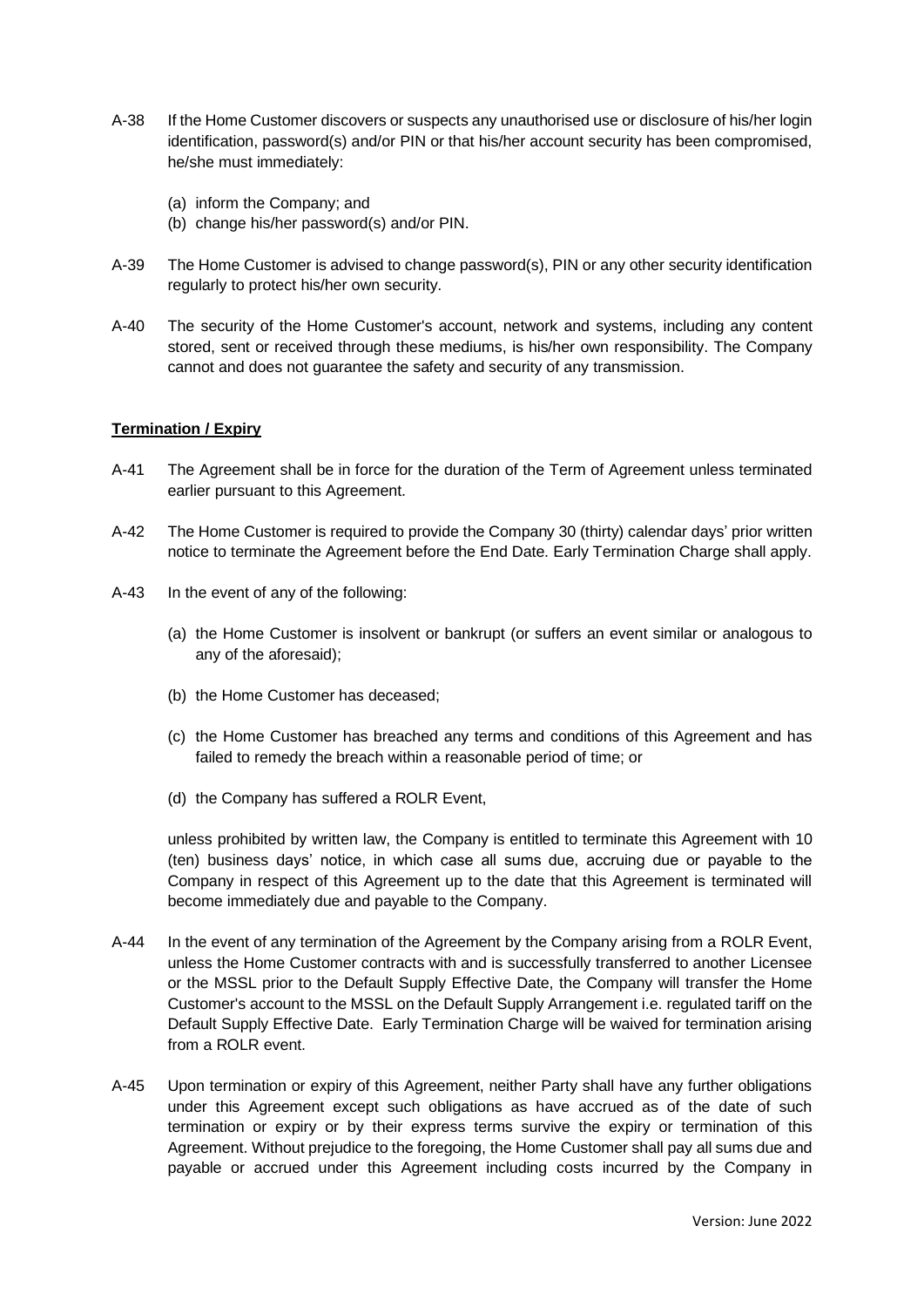discontinuing the Electricity purchase arrangements upon termination or expiry of this Agreement.

#### **Auto-Renewal\***

- A-46 The Company will notify the Home Customer, no later than 10 (ten) Business Days prior to the End Date, of the following:
- A-46.1 The terms and conditions for the renewal of the contract;
- A-46.2 Option(s) available to the Home Customer to purchase Electricity from another Licensee or the MSSL after the expiry of the contract ("**Options**");
- A-46.3 The stipulated date by which the Home Customer shall inform the Company in writing: (i) whether he/she would like to proceed with renewal and accept the renewed contract, or (ii) his/her selection of one of the Options should he/she elect not to proceed with renewal of the contract or accept the renewed contract;
- A-46.4 The consequences in the event the Home Customer fails to inform the Company of: (i) his/her election whether to proceed with renewal of the contract by the stipulated date, and/or (ii) his/her selection of one of the Options should he/she elect not to proceed with renewal of the contract or accept the renewed contract; and
- A-46.5 The mode of communication through which the Home Customer may inform the Company of (i) his/her election whether to proceed with any renewal of the contract, and/or (ii) his/her selection of one of the Options should he/she elect not to proceed with renewal of the contract or accept the renewed contract.
- A-47 Pursuant to Clause A-46.3:
- A-47.1 If the Home Customer informs the Company of his/her election to renew the contract on the terms and conditions offered by the Company on or before the stipulated date in the notification, the renewed contract will take effect from the date immediately following the End Date.
- A-47.2 If the Home Customer did not inform the Company of his/her election to renew the contract on the terms and conditions offered by the Company by the stipulated date in the notification, the Home Customer shall be automatically renewed at the same contract duration, same price plan type as the existing contract (except for Flat Fee price plans which will be a standard Discount off Regulated Tariff plan) and at a rate lower than the prevailing regulated tariff at the point of renewal. All other applicable charges/fees will be the same or better than the existing quantum.
- A-47.3 If the Home Customer informs the Company that he/she elects not to proceed with renewal of the contract and he/she fails to inform the Company of his/her selection of one of the Options by the stipulated date in the notification, the Home Customer shall be deemed to have agreed to purchase Electricity from the applicable MSSL under the Default Supply Arrangement with effect from the date immediately following the End Date.
- A-47.4 If the contract is automatically renewed, the Home Customer shall have the express right to, within the first 30 (thirty) calendar days from the start of the renewed contract term, terminate the renewed contract by giving the Company at least 30 (thirty) calendar days' notice, and the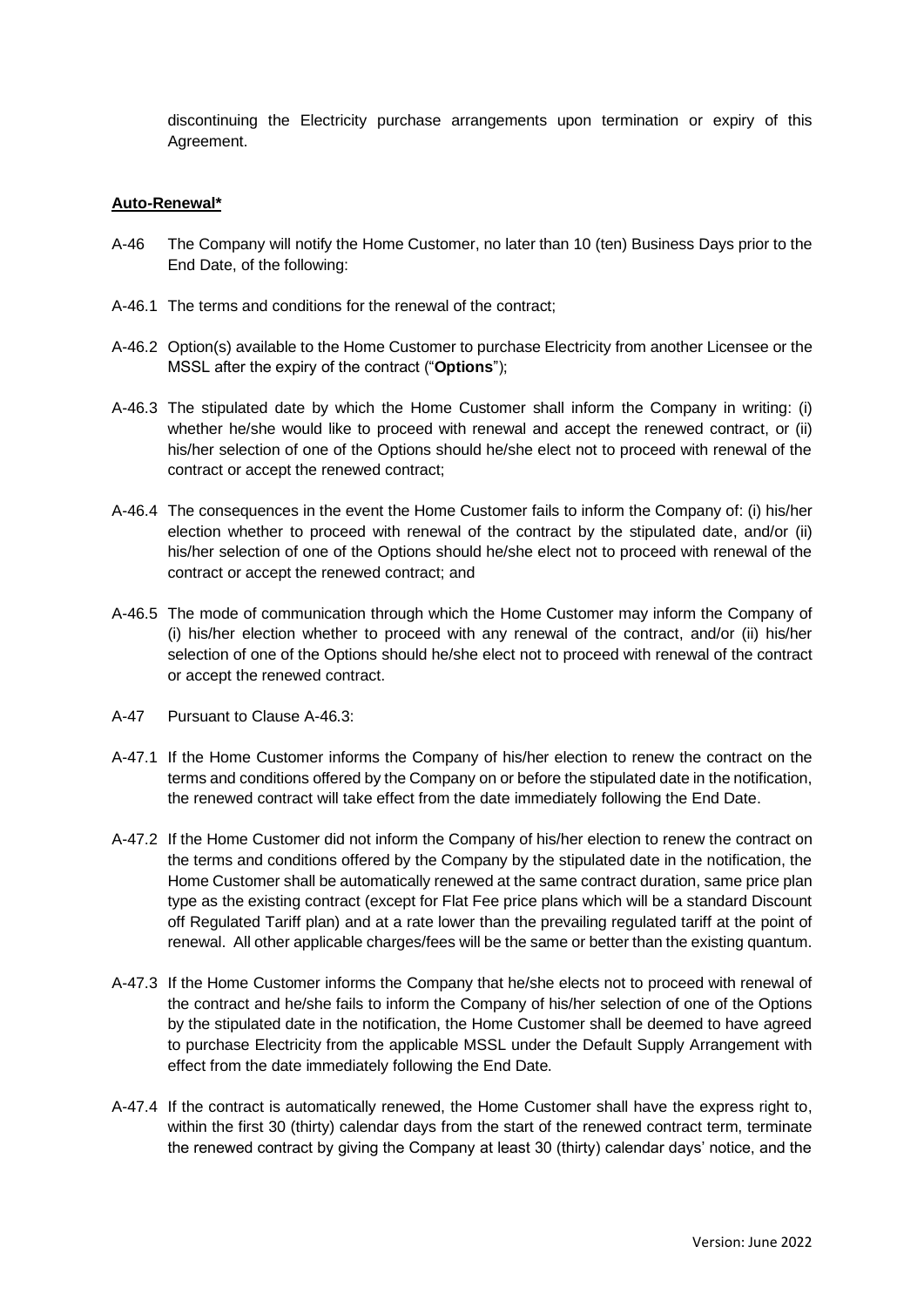Home Customer by doing so shall not be liable for or subject to any Early Termination Charge or other applicable fees.

## **Early Termination Charges**

- A-48 If this Agreement is terminated prior to its End Date pursuant to Clause [A-42,](#page-7-0) A-4[3\(a\)](#page-7-1) or [A-](#page-7-2)[43](#page-7-2)[\(c\),](#page-7-3) the Home Customer shall pay to the Company an early termination charge equivalent to (Termination Rate x Unexpired Months) ("**Early Termination Charge**") where:
	- i. "Unexpired Months" refer to the number of months (inclusive of month at the date of termination) between the date of termination and the End Date;

| Residence Type           | <b>Termination Rate</b><br>(\$/month) |
|--------------------------|---------------------------------------|
| HDB 1 Room               | 10                                    |
| HDB 2 Room               | 15                                    |
| HDB 3 Room               | 20                                    |
| HDB 4 Room               | 30                                    |
| HDB 5 Room               | 35                                    |
| <b>HDB Executive</b>     | 40                                    |
| <b>Private Apartment</b> | 40                                    |
| Terrace                  | 70                                    |
| Semi-Detached            | 95                                    |
| <b>Bungalow</b>          | 200                                   |

ii. "Termination Rate" for each Residence Type is as shown below:

## **Third Party Rights**

A-49 The Contracts (Rights of Third Parties) Act 2001 is hereby expressly excluded from application to this Agreement.

## **Jurisdiction, Governing Law and Dispute Resolution**

- A-50 The Courts of Singapore shall have exclusive jurisdiction over the Parties in respect of proceedings arising from or in connection with this Agreement.
- A-51 This Agreement shall be governed by and construed in all respects in accordance with the laws of the Republic of Singapore. In the event that there are any disputes (including but not limited to invoices), the Home Customer may call 6727 8833 or [write](file:///C:/Users/ramesh.tiwari/AppData/Local/Microsoft/Windows/Temporary%20Internet%20Files/Content.Outlook/C3YUO5EA/write) in to **support@sembcorp.com.sg** to register his/her dispute with the Company. The Company will use its reasonable endeavours to investigate and resolve the dispute with the Home Customer within 30 (thirty) calendar days from the date of the call or lodgement of dispute.
- A-52 If the Home Customer is dissatisfied with the proposed resolution by the Company, the Home Customer shall be entitled to proceed with dispute resolution including, but not limited to, referring the dispute to mediation by reference to the Small Claims Tribunals or the State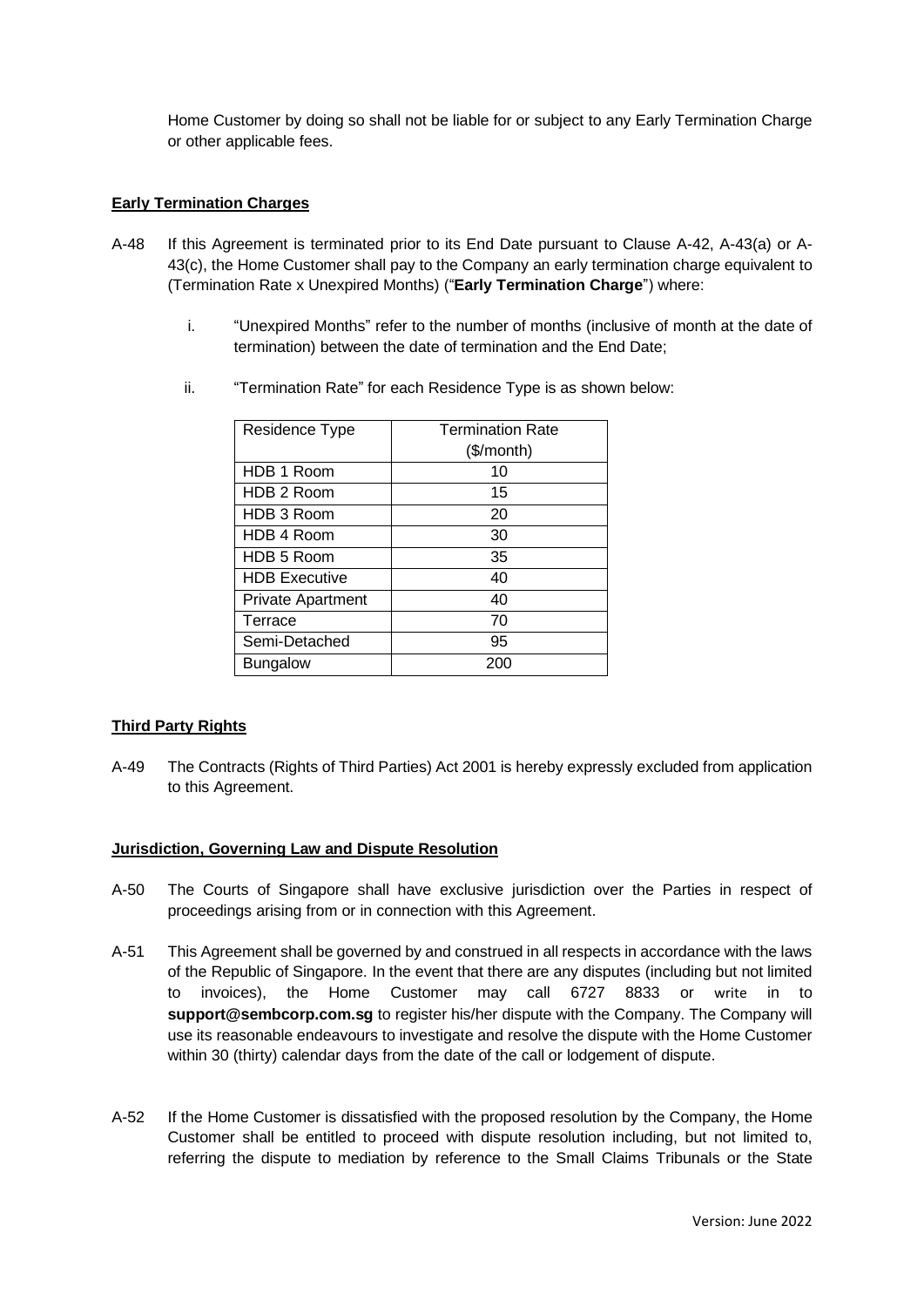Courts. The Home Customer acknowledges and understands that there is a time limit of 2 (two) years from the date of issue of such invoice to lodge any dispute.

#### **Inconsistencies**

- A-53 Subject to Clause A-54, this Agreement shall be supplemented by the rights and obligations of the Parties under the applicable Law and Codes and the provisions of this Agreement shall be construed, to the extent possible, in a manner consistent with the rights and obligations of the Parties under Law and Codes.
- A-54 In the event of inconsistency between this Agreement and the provisions of any Law or Codes, then the latter shall prevail to the extent of the inconsistency. Where the Home Customer has no rights or obligations under any Law or Codes, this Agreement shall prevail. Nothing in this Agreement shall prejudice or affect the rights or powers of the Company under any Law or Codes.

#### **Severance, Entire Agreement and Waiver**

- A-55 If any provision of this Agreement shall be held to be void, illegal, invalid or unenforceable, such provision shall be deemed to be deleted from this Agreement and the remaining provisions of this Agreement shall continue in full force and effect; provided that the Parties shall negotiate in good faith in order to agree the terms of a mutually satisfactory provision to be substituted for the void, illegal, invalid or unenforceable provision which as nearly as possible validly gives effect to their intentions in this Agreement and this shall not prejudice or affect the remaining provisions of this Agreement which shall continue in full force and effect. For the avoidance of doubt, where a provision has been found to be void or unenforceable, and the Company is as a result thereof unable to continue performance of this Agreement, the Company shall not be held in breach of its obligations under this Agreement, and further, shall not be liable for any damages and/or losses that may be occasioned as a consequence, nor shall the Company be subjected to any form of mandatory performance of the Agreement.
- A-56 This Agreement shall constitute the entire agreement between the Parties with respect to its subject matter and supersede all previous dealings, whether written or oral. The Parties did not rely on any representation or statement or undertaking or warranty of the other in entering into this Agreement. None of the provisions of this Agreement shall be considered waived by either Party except when such waiver is given in writing.

## **Force Majeure**

- A-57 Neither Party shall be liable to the other for any failure in the fulfilment of any of its obligations under this Agreement due to Force Majeure. Failure or inability to make payment shall never be Force Majeure.
- A-58 The expression "**Force Majeure**" shall mean any event or circumstance which is beyond the reasonable control of a Party and which results in or causes the failure of that Party to perform any of its obligations under this Agreement, provided that a Force Majeure event occurring under any of the Regulatory Contracts or Market Rules shall be deemed a Force Majeure under this Agreement unless waived by the Company in full or in part.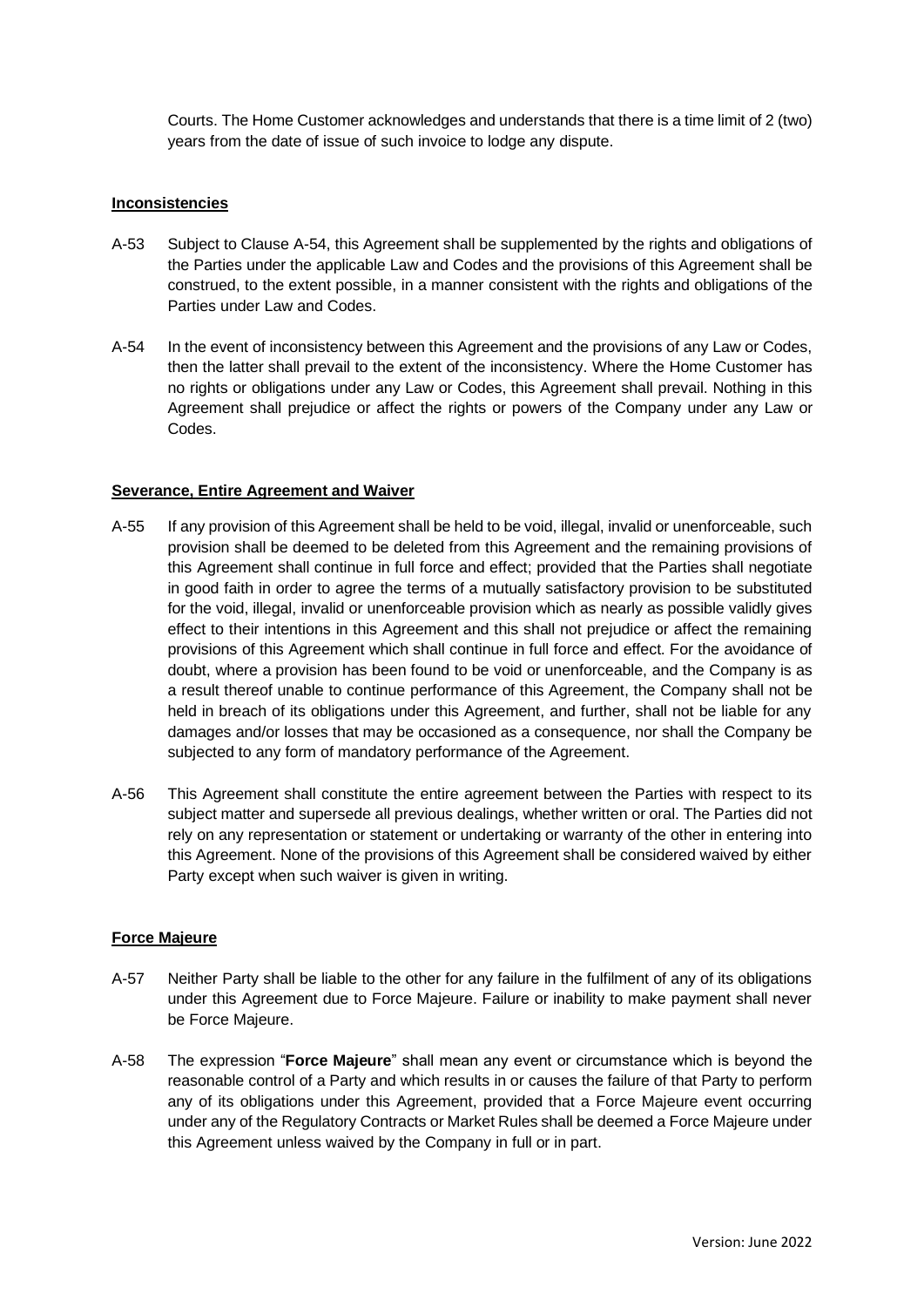## **Confidentiality and Data**

- A-59 This Agreement and all information disclosed by each Party to the other ("**Confidential Information**") shall, for two (2) years after the termination or expiry of this Agreement be treated by each Party as confidential except where such Confidential Information:
	- (a) is or becomes available in the public domain at the time it was disclosed or comes into the public domain other than in consequence of a breach of the provisions of this Agreement;
	- (b) is independently developed by the receiving Party without any breach of the confidentiality provisions in this Agreement;
	- (c) is disclosed with the prior written approval of the disclosing Party; or
	- (d) is required by applicable Law or a regulatory body or pursuant to a judicial order to be disclosed provided that the receiving Party gives advance notice to the disclosing Party of such requirement to the extent legally permissible so that the disclosing Party has the opportunity to object to such disclosure.
- A-60 The Home Customer acknowledges and agrees that the Company may collect, use and disclose to any third party any and all particulars relating to his/her personal information for the purposes of (i) providing the requested services; (ii) billing and account management (including debt collection or recovery); (iii) conducting surveys or obtaining feedback; (iv) informing him/her of its or its related entities', partners', and business affiliates' services and offers (unless he/she duly informs the Company otherwise); and (v) complying with all applicable Law and regulations, and business requirements.
- A-61 The Home Customer hereby consents to disclosure of Confidential Information and any data or information concerning the Home Customer by the Company as may be required or allowed under any Law or Codes.
- A-62 The Home Customer consents to the Company's verification of the accuracy of the information that is submitted (including performing cross tabulations with external databases and information).
- A-63 By entering into this Agreement, the Home Customer confirms his/her agreement to the Sembcorp Personal Data Protection Policy which is accessible at <https://www.sembcorppower.com/Pages/Privacy.aspx>

## **Assignment**

A-64 The Home Customer shall not assign, novate or transfer any of his/her rights and/or obligations under this Agreement without the Company's prior written consent. The Company may assign, novate and/or transfer all or part of its rights and/or obligations under this Agreement to any party upon written notice to the Home Customer.

#### **Notice**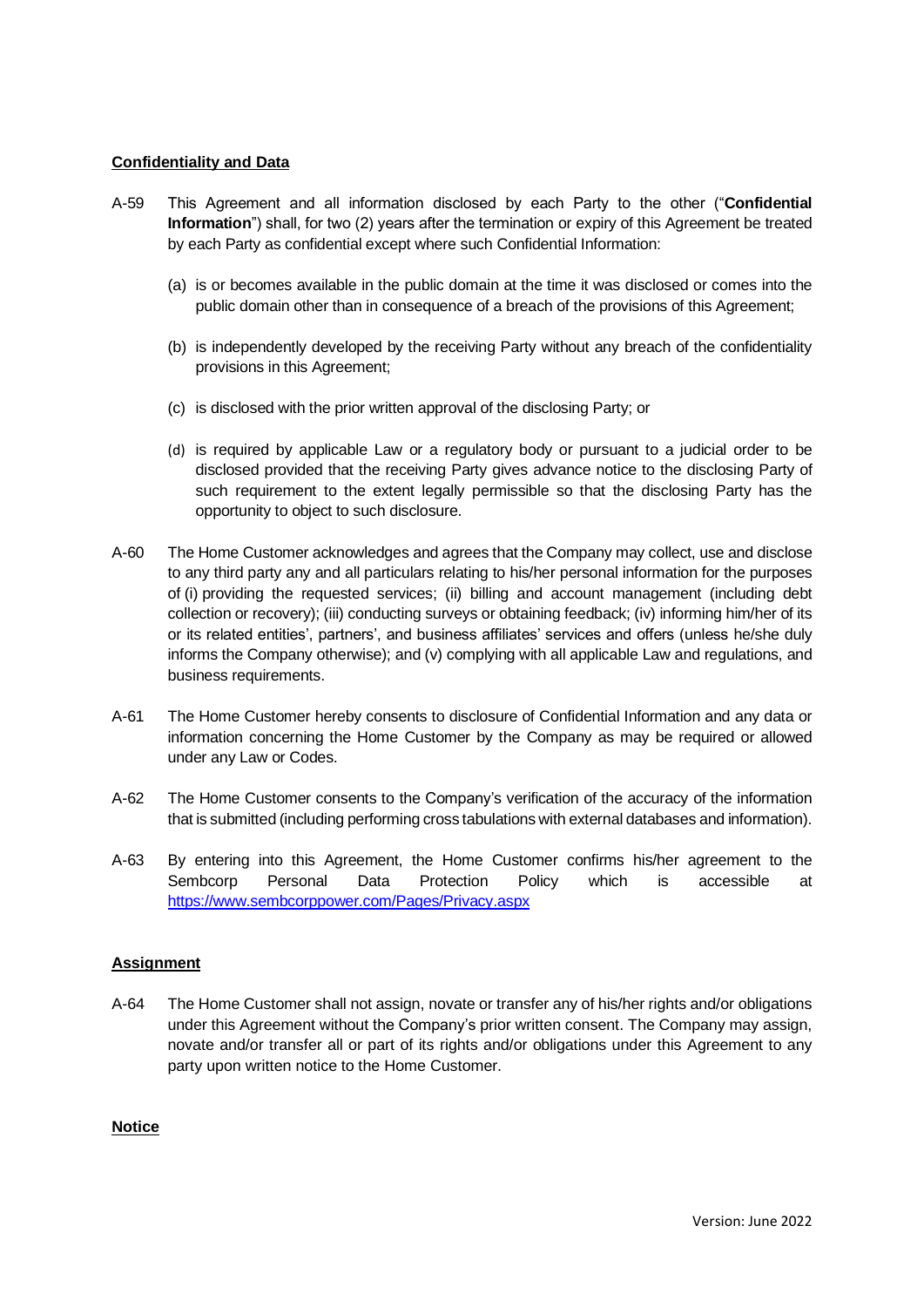A-65 Without prejudice to Clause A-21, any notice to be given by one Party to the other under this Agreement shall be in writing and shall be delivered by hand to the Party in question or sent by electronic mail to such Party or by registered letter or facsimile addressed to that Party at such address as the Party in question shall from time to time designate by written notice. Any notice given by facsimile or electronic mail (other than routine communications) shall, unless already acknowledged, be subsequently confirmed by letter sent by registered letter or by hand but without prejudice to the validity of the original notice if received.

## **Company's Business Policy**

A-66 The Home Customer acknowledges the Company's business policies which are based on honesty, integrity and fairness and agrees to extend, to the extent reasonably practicable, such co-operation as the Company requests from the Home Customer to ensure that the Home Customer's performance of this Agreement does not cause the Company to be in breach of the Company's business policies. The Home Customer acknowledges in particular that the Company does not permit any offering, solicitation, payment or acceptance of bribes in any form, including facilitation payments.

## **Contact**

A-67 For any enquiry, the Home Customer may contact the Company's Customer Care hotline at 6727 8833 or visit http://www.sembcorppower.com for more information.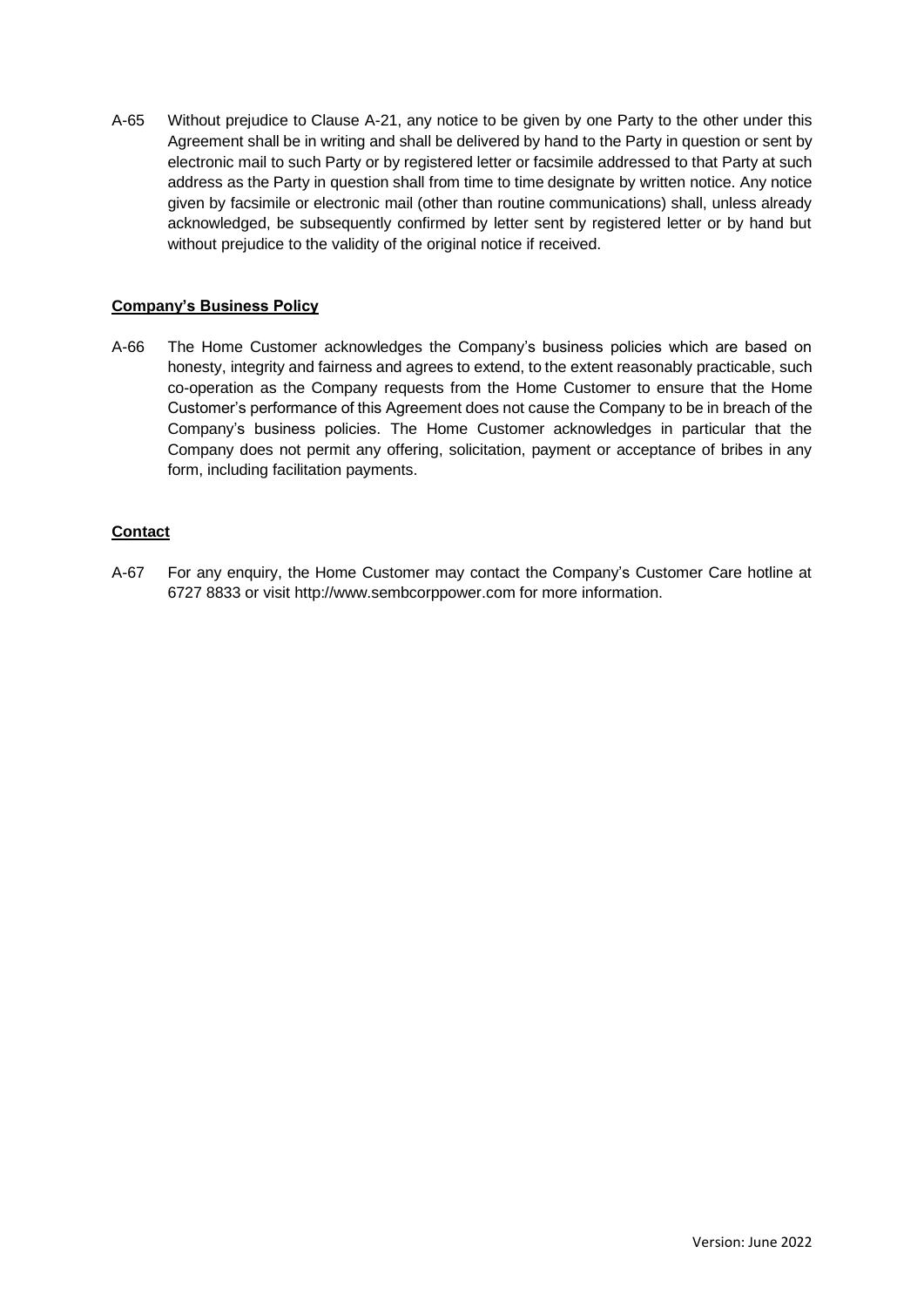## <span id="page-13-0"></span>**PART B: TERMS AND CONDITIONS FOR BUSINESS CUSTOMER**

## **On-Boarding**

- B-1 The Business Customer (if a natural person) declares that he/she is above the age of 21 and is under no legal disability to enter into this Agreement, failing which the Company shall be entitled to terminate this Agreement immediately and look to the Business Customer for any and all costs, expenses and losses suffered by the Company as a result. The Business Customer shall provide accurate and complete information to the Company and inform the Company immediately of any changes in any particulars or information given during application including but not limited to any changes in address and/or contact particulars, and shall take all reasonable steps to prevent fraudulent, improper or illegal use of the Services/Supplies.
- B-2 The Business Customer hereby authorises the Company to apply for contestability status on its behalf and agrees to furnish the Company the required information for such application within 10 (ten) calendar days of the date of the letter of offer. The Business Customer acknowledges that the Company reserves the right to claim from it for any and all costs, expenses and losses incurred or suffered by the Company in the event that the Business Customer fails to furnish the requisite information for contestability application.
- B-3 The Start Date set out in this Agreement is indicative and subject to approval of the Business Customer's contestability status by the MSSL and successful installation and commissioning of the AMI electricity meter. In the event that the approval of the contestability status or the successful installation and commissioning of the AMI electricity meter is delayed, the Start Date shall be revised accordingly. Should the delay be longer than 3 (three) months from the estimated Start Date, the Company reserves the right to revise the tariff rates/recurring charges set out herein.
- B-4 The Business Customer shall be informed of the status of the transfer of account from the MSSL to the Company. For successful transfer, the Company shall inform the Business Customer of the successful transfer within 2 (two) business days from the Supply Effective Date. For unsuccessful transfer, the Company shall inform the Business Customer of the unsuccessful transfer within 2 (two) business days from the date of notification from the MSSL of the unsuccessful transfer.
- B-5 The Business Customer acknowledges that the terms and conditions of this Agreement may change from time to time in order to comply with any modifications made to the Code of Conduct for Retail Electricity Licensees by the Authority. The Company shall notify the Business Customer of any modifications that may be made to the Code of Conduct for Retail Electricity Licensees from time to time by the Authority and the Business Customer agrees to be bound by the new terms and conditions of this Agreement arising from any modifications to the Code of Conduct for Retail Electricity Licensees.
- B-6 The Business Customer acknowledges and consents to the Company, as a licensed electricity retailer, to transfer the Business Customer's contact information (including but not limited to mailing address, electronic mailing address and telephone number) to the MSSL, which is required by the Authority under the Code of Conduct for Retail Electricity Licensees.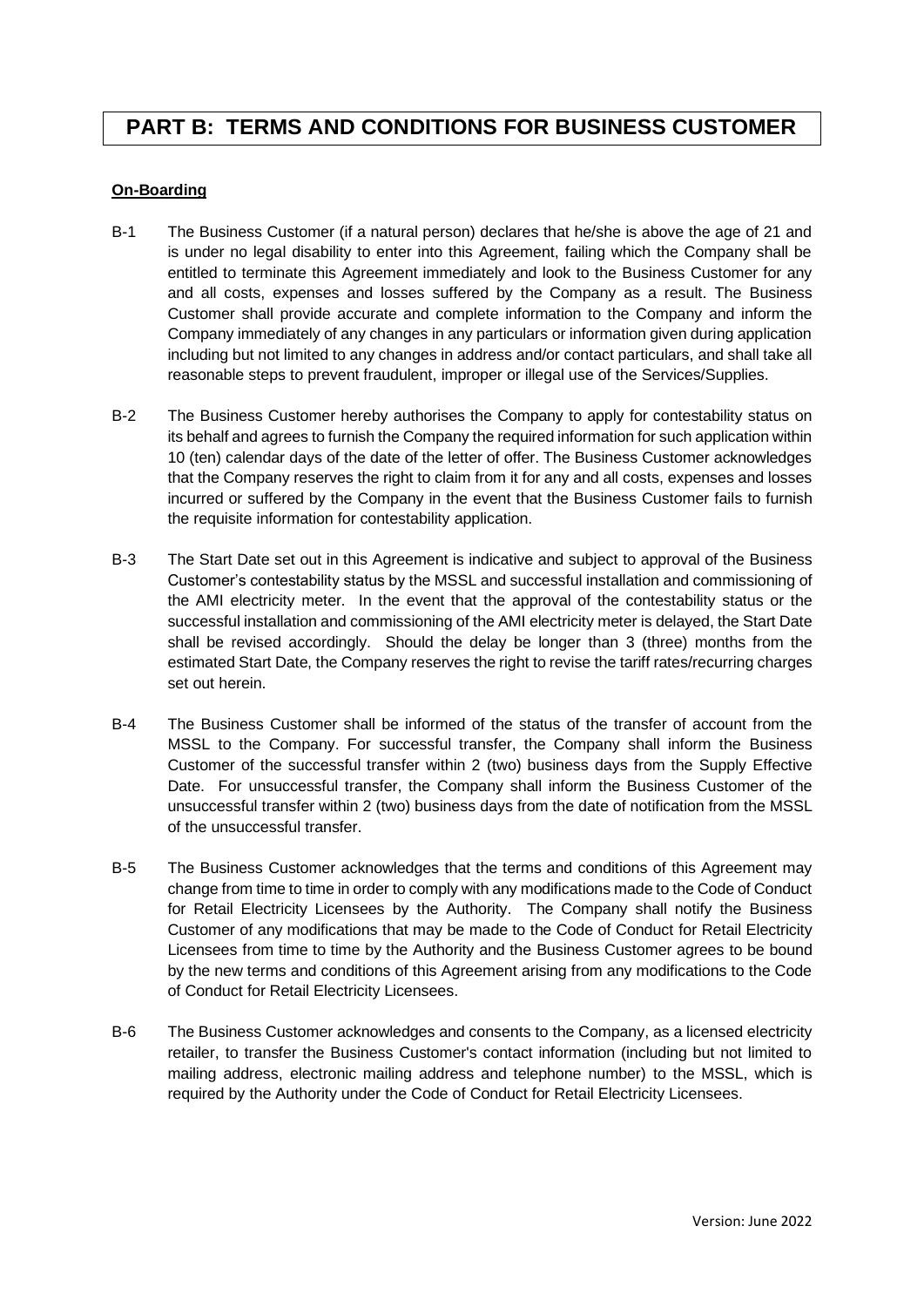## **Security Deposit**

B-7 The Business Customer shall provide to the Company an initial security deposit in cash and maintain it at an amount which is equivalent to 2 (two) times the monthly charges ("**Security Deposit**").

| <b>Monthly Bill Size (kWh/month)</b> |                         |
|--------------------------------------|-------------------------|
| (Based on Latest 3 months'           | <b>Initial Security</b> |
| Average)                             | <b>Deposit</b>          |
| 0 to 800                             | \$300                   |
| 801 to 2000                          | \$1,050                 |
| 2001 to 4000                         | \$2,250                 |
| 4001 to 6000                         | \$3,750                 |
| 6001 to 8000                         | \$5,250                 |
| 8001 to 10,000                       | \$6,750                 |
| 10,001 to 12,000                     | \$8,250                 |
| 12,001 to 14,000                     | \$9,750                 |
| 14,001 to 16,000                     | \$11,250                |
| 16,001 to 18,000                     | \$12,750                |
| 18,001 to 20,000                     | \$14,250                |
| 20,001 to 22,000                     | \$15,750                |
| 22,001 to 24,000                     | \$17,250                |
| 24,001 to 26,000                     | \$18,750                |
| 26,001 to 28,000                     | \$20,250                |
| 28,001 to 30,000                     | \$21,750                |
| 30,001 to 32,000                     | \$23,250                |
| 32,001 to 34,000                     | \$24,750                |
| 34,001 to 36,000                     | \$26,250                |
| 36,001 to 38,000                     | \$27,750                |
| 38,001 to 40,000                     | \$29,250                |
| 40,001 to 42,000                     | \$30,750                |
| 42,001 to 44,000                     | \$32,250                |
| 44,001 to 46,000                     | \$33,750                |
| 46,001 to 48,000                     | \$35,250                |
| 48,001 to 50,000                     | \$36,750                |

B-8 The initial Security Deposit for the Business Customer shall be as follows:

B-9 The Company reserves the right to require Security Deposit more than 2 (two) times the monthly charges should it have reasonable grounds to require the same due to change in circumstances, which may include, but shall not be limited to, publicly available information about adverse changes of financial position and changes of shareholding structure of the Business Customer, defaults or delays in payments, and information from others sources which casts doubt on the financial situation of the Business Customer. The Business Customer shall within 14 (fourteen) days from the date of notification provide the required additional Security Deposit.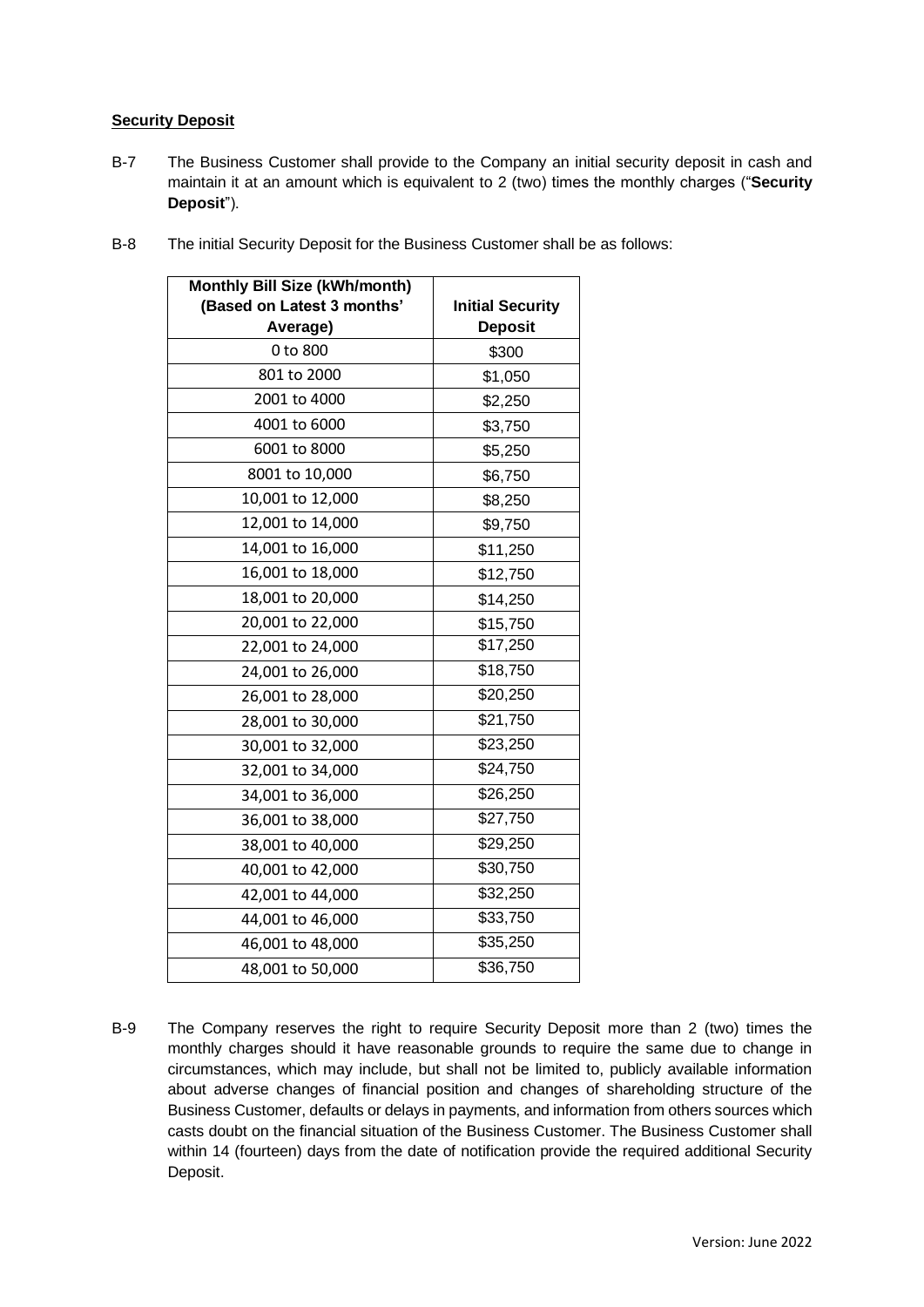- B-10 The Company may apply any Security Deposit towards payment(s) of overdue amount(s) under the Agreement.
- B-11 A Security Deposit does not relieve the Business Customer from its obligations to pay any charges, nor does it constitute a waiver of the Company's rights to suspend, disconnect or terminate the Electricity supply due to non-payment.
- B-12 The Company reserves the right to bill the Business Customer for any subsequent shortfall in the Security Deposit.
- B-13 The Company reserves the right to terminate this Agreement and transfer its account to the MSSL on the Default Supply Arrangement, or any other Electricity retailer that the Business Customer chooses, for failure to provide the required Security Deposit.
- B-14 The Security Deposit amount, less any unpaid invoice amounts, shall be refunded (without interest) to the Business Customer no later than 30 (thirty) calendar days from the Business Customer's payment of the final invoice issued by the Company. Final invoice shall be issued within 12 (twelve) Business Days from the date the Company receives the relevant invoice from the MSSL (unless otherwise advised by the Company).

## **Metering**

- B-15 The quantity of Electricity sold by the Company to the Business Customer shall be determined by metering data from readings of the Meter provided by the MSSL in accordance with the Metering Code and the MSS Code. The metering data (subject to necessary adjustments or rereadings by the MSSL) shall be conclusive and binding on the Parties for purposes of determining the Electricity charges payable. If no Meter reading is available, the Company may estimate the quantity of Electricity sold based on the preceding month's quantity sold (if available) or if not, in its sole discretion, for purposes of billing (subject to final Meter readings by the MSSL). Any adjustments thereto shall be reflected in the next Monthly Invoice (or in the Monthly Invoice immediately after final Meter reading has been made) and the amounts due from or to the Company shall be set-off against amounts payable or paid forthwith, as the case may be.
- B-16 In the event of any overcharging or undercharging, for any reason, including but not limited to such inaccurate Meter readings, the Company shall bill the Business Customer for any undercharging or credit the account with any overcharged amount.

## **Payments & Charges**

- B-17 The Business Customer acknowledges that it is liable to make payment for all charges (including all AMI meter installation charges) arising under this Agreement.
- B-18 The Business Customer shall pay for the Electricity supplied to the premises at such tariff rate/recurring charge which was opted for at the time of this application or as otherwise revised in accordance with Clause [B-19.](#page-15-0)
- <span id="page-15-0"></span>B-19 The tariff rate/recurring charge may from time to time be adjusted by the Company taking into account enactment of any new, or changes to or in the interpretation or application of Law or Codes applicable to the Singapore Electricity industry or direction from the relevant authorities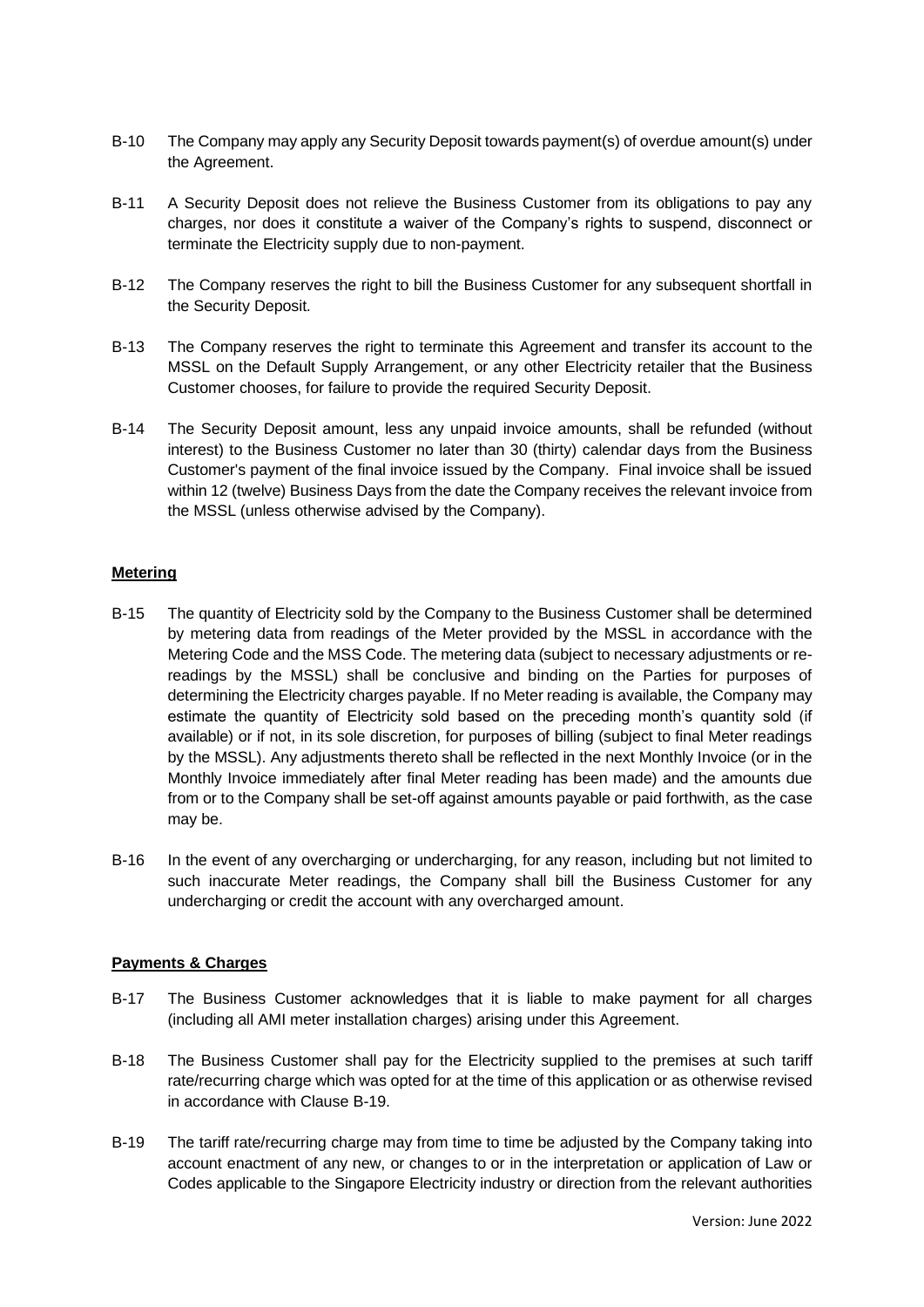or change to the conditions of the Electricity Licence or change in the cost structure of the Company in respect of the sale of Electricity under this Agreement, including changes to the cost structure arising from the imposition of additional costs on the Company or revision of rates and/or charges to the Company by the Generator as a result of or in connection with enactment of any new, or changes to or in the interpretation or application of Law or Codes or change in the Business Customer's electrical installations.

- B-20 The Business Customer shall pay the Company the aggregate of the following charges for Electricity delivered by the Company passing through the Delivery Point:
	- (a) Electricity tariff x Electricity sold or recurring charges;
	- (b) Transmission Losses charge;
	- (c) Third Party Charges; and
	- (d) Goods and Services Tax at the prevailing rate.
- <span id="page-16-0"></span>B-21 At the end of each Billing Period, the Company shall deliver by electronic mail to the Business Customer a Monthly Invoice and the Business Customer shall pay the total charges stated in the Monthly Invoice in full on or before the Payment Due Date. All amounts or charges payable by the Business Customer under this Agreement are exclusive of any duties, fees, Goods and Services Tax, and other applicable tax. In the event the Business Customer fails, refuses or neglects to make such payment, the Company shall charge a late payment charge of S\$50.00 per bill. For avoidance of doubt, the charging of such interest shall not constitute a waiver or prejudice any other remedies of the Company under this Agreement. The Business Customer shall pay the Company a fee of S\$1.00 for each GIRO instruction rejection.
- B-22 Any outstanding/credit balance will be brought forward to the next Monthly Invoice and settled by the Payment Due Date. All remaining credit balance reflected in the final Monthly Invoice at the end of the Agreement will be refunded within 30 (thirty) calendar days from the date of the final Monthly Invoice.
- B-23 The Company allows the Monthly Invoices to be paid through GIRO, AXS, credit/debit card, or any other mode of payment as advised by the Company.
- B-24 Where the Business Customer has specified that payment shall be made by charging to the Business Customer's account with a credit or debit card (including recurrent payments for Electricity invoices) acceptable by the Company, the following provisions shall apply:
- B-24.1 Execution by the Business Customer of this Agreement shall constitute the Business Customer's written authorisation to the Company from time to time submitting to the relevant credit card governing body ("**Association**") requests for the payment of any and all sums payable by the Business Customer to the Company (however arising) and for this purpose, the Company may charge or debit or require to be charged or debited any such sum to the Business Customer's account with the Association as may from time to time be notified to the Company by the Business Customer and/or the Association. Such Business Customer's authorisation shall be deemed to include the disclosure of invoices issued by the Company from time to time, as may be requested by the Association for any purpose whatsoever.
- B-24.2 The Business Customer shall not be obliged to make payment to the Company in respect of any invoice rendered by the Company provided that such payment is received by the Company from the Association no later than the Payment Due Date (or such period as the Company may allow the Association). The Business Customer shall immediately inform the Company if it decides to cease making payments using the credit card initially notified to the Company and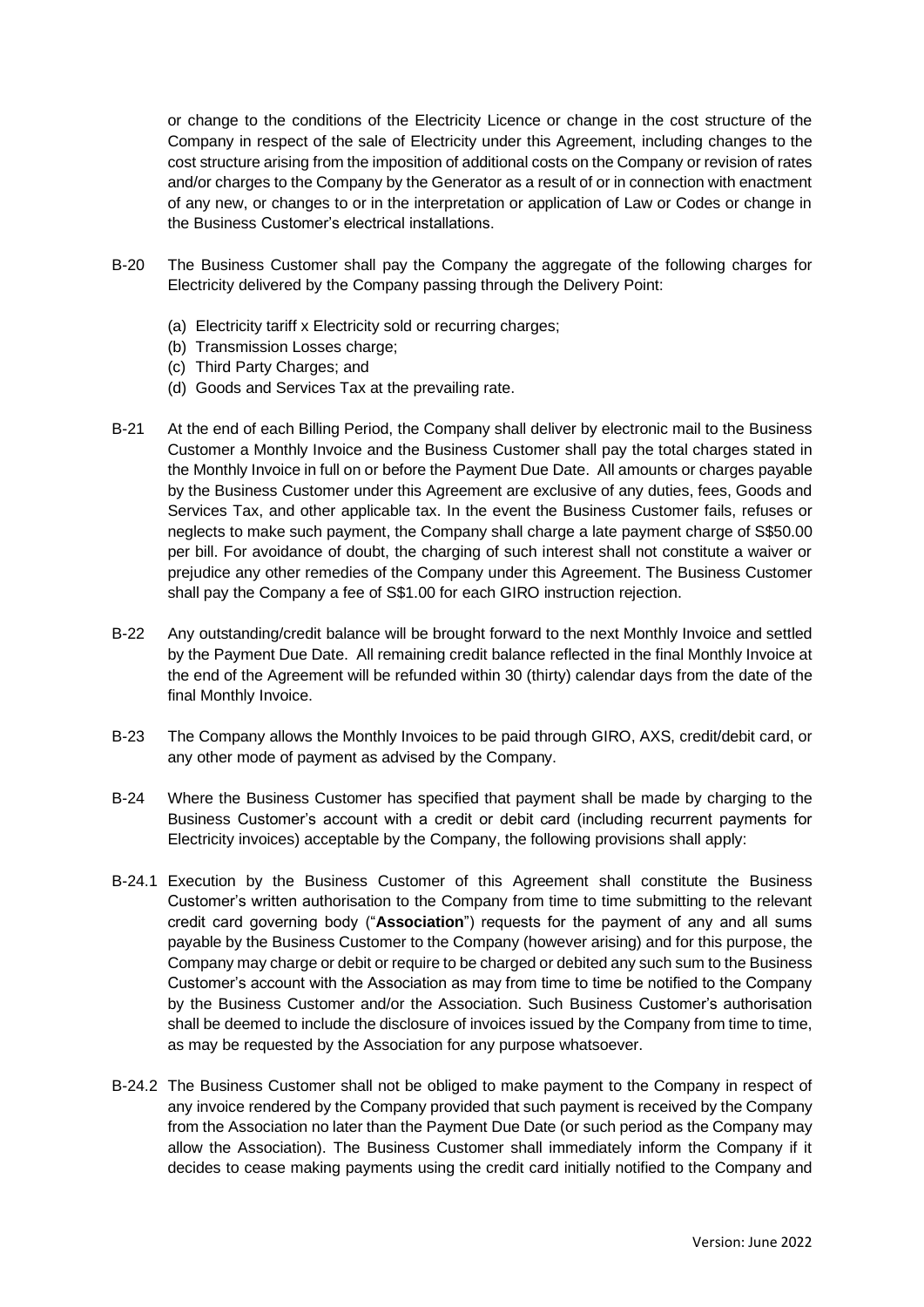make all payments directly to the Company. In the event that a payment instruction rejection is received from the Association for any reason whatsoever, the Business Customer shall pay the Company the total charges stated in the Monthly Invoice in full on or before the Payment Due Date. The Business Customer shall pay the Company a fee of S\$5.00 for each payment instruction rejection.

- B-24.3 The Business Customer shall duly pay the Association any and all sums so charged or debited or paid by the Association to the Company on behalf of the Business Customer in full without any set-off, counterclaim or deduction on account of any dispute or claim which the Business Customer may have against the Company in relation to or arising from this Agreement. It is the intention of the Parties that the Business Customer shall bring any such dispute or claim directly against the Company.
- B-24.4 The Business Customer must inform the Company immediately in writing if the credit or debit card is lost, stolen, expired or terminated, or if Business Customer wants to terminate this method of payment. The termination of the credit/debit card payment arrangement will only be in effect when the message referring to the credit/debit card deduction is no longer reflected in the bill. If the Company is unable to make the deduction or settlement with the card company, the Company will not be liable to the Business Customer in any way and the Business Customer must make payment for outstanding amounts through AXS immediately together with any administrative fees and/or processing fee for the failed transaction.
- B-25 Where the Business Customer has specified that payment shall be made by GIRO, the Business Customer shall notify the relevant bank and the Company if this method of payment is to be terminated. The termination of the GIRO arrangement will only be in effect when the message referring to the GIRO is no longer reflected in the bill. If the Company is unable to make the deduction or settlement with the bank, the Company will not be liable to the Business Customer in any way and the Business Customer must make payment for outstanding amounts by credit card or through AXS immediately together with any administrative fees and/or processing fee for the failed transaction.

## **Title and Risk**

B-26 Title and risk in the Electricity sold by the Company to the Business Customer passes to the Business Customer at the Delivery Point.

## **Transmission Licensee**

- B-27 The Business Customer shall enter into a Connection Agreement with the Transmission Licensee (if not already entered) and be responsible for securing and maintaining connection of its premises to the Transmission System for the sale of Electricity under this Agreement.
- B-28 The Business Customer acknowledges that the Transmission Licensee may disconnect the Business Customer's connection to the Transmission System:
	- (a) in the event of an emergency/public safety;
	- (b) upon receipt of a direction or order from the PSO, EMA or MSSL;
	- (c) if the Business Customer's installation connected to the Transmission System does not comply with the Transmission Code;
	- (d) for any other reason as required pursuant to any Law or Codes; or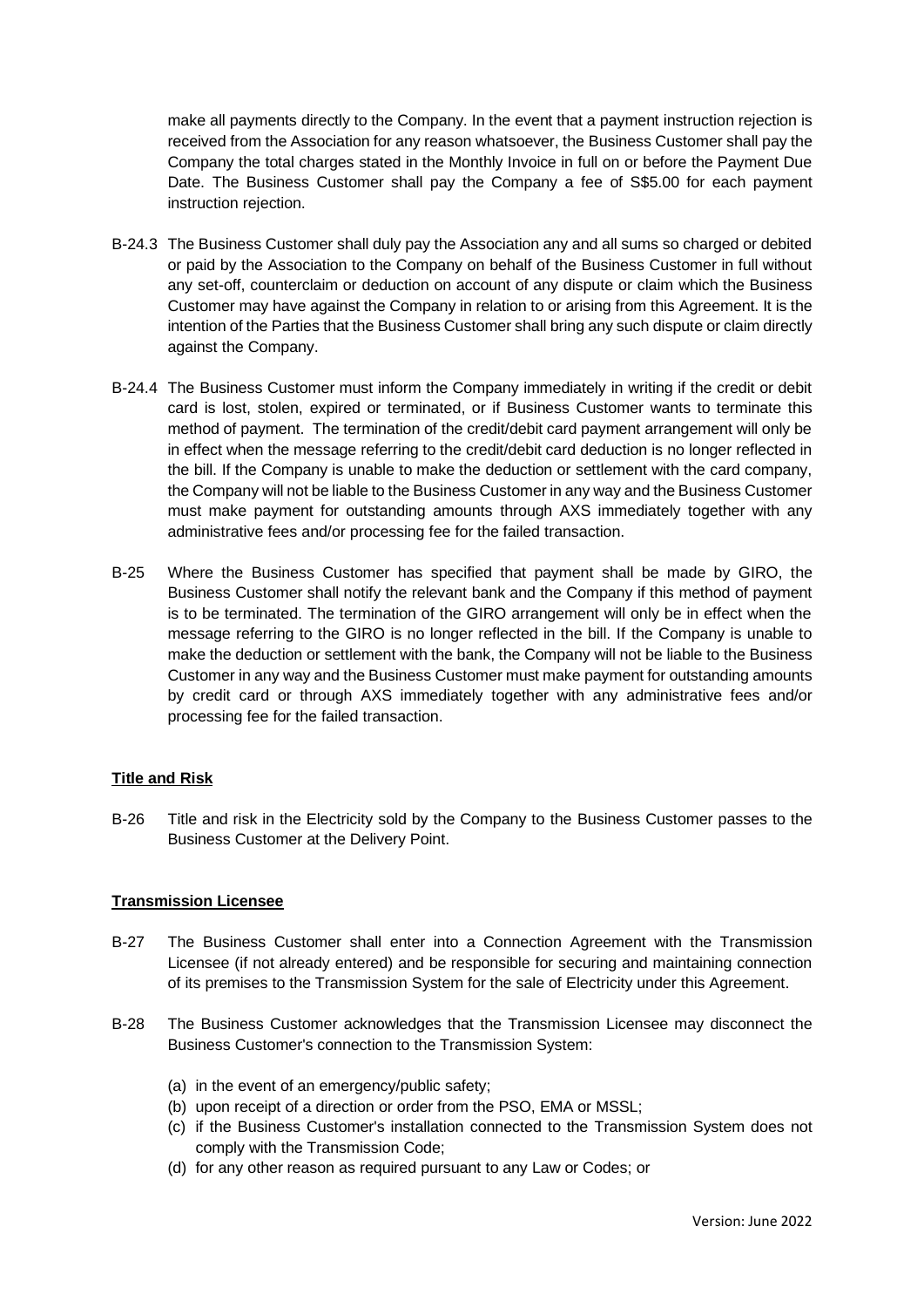- (e) the Transmission Licensee has been unreasonably prevented from inspecting or maintaining the connection.
- B-29 Where there is any connection, disconnection or reconnection of the Business Customer's premises to the Transmission System, the Business Customer shall be liable for and pay the Company such charges levied by the Transmission Licensee on the Company in connection therewith within 14 (fourteen) calendar days of receiving an invoice for such charges.
- B-30 (*Only for extra high tension and high tension Customers*) The Business Customer shall indemnify and pay to the Company the full amount of all charges, costs, losses and expenses caused to the Company in the event the Business Customer chooses to take electricity exceeding its Declared Contracted Capacity or the Contracted Capacity.

## **Modification of Terms**

- B-31 The Company may by written notice to the Business Customer modify any term and condition of this Agreement to the extent the Company considers necessary as a result of or in connection with:
	- (a) enactment of, or changes to or in the interpretation or application of any Law or Codes;
	- (b) order or direction by the Authority or other relevant authority; or
	- (c) any amendment or modification to or replacement of any Regulatory Contract,

and the Business Customer agrees to be bound by such modifications upon receipt of written notice from the Company.

#### **Liability**

B-32 Save as otherwise expressly provided in this Agreement (including Termination Sums payable), neither Party shall be liable to the other for loss arising from breach of this Agreement or negligence other than for loss directly resulting thereof causing physical damage to the property of the other. Notwithstanding the aforesaid, the Business Customer shall fully indemnify the Company from and against any and all liability, loss, damage, cost, or expense that the Company may incur, suffer, or be required to pay by reason of any act, negligence, or breach of the Business Customer's Connection Agreement by the Business Customer, failure or refusal to comply with directions from the EMA or Transmission Licensee, or for any Unauthorised Energy Use by the Business Customer. Nothing herein shall be construed so as to prevent the Company from bringing an action in debt against the Business Customer.

#### **Exclusion and Limitation of Liability**

- B-33 Save as otherwise expressly provided in this Agreement, neither Party shall in any circumstances whatsoever be liable to the other for any loss of profit, loss of revenue, loss of use, loss of contract or loss of goodwill or any indirect or consequential loss. Any statutory or implied conditions and warranties are excluded. The Sale of Goods Act 1979 is expressly excluded from application to this Agreement.
- B-34 The Company shall not be liable for any loss, damage, cost, expense, liability or injury whatsoever suffered by or caused to the Business Customer or the Business Customer's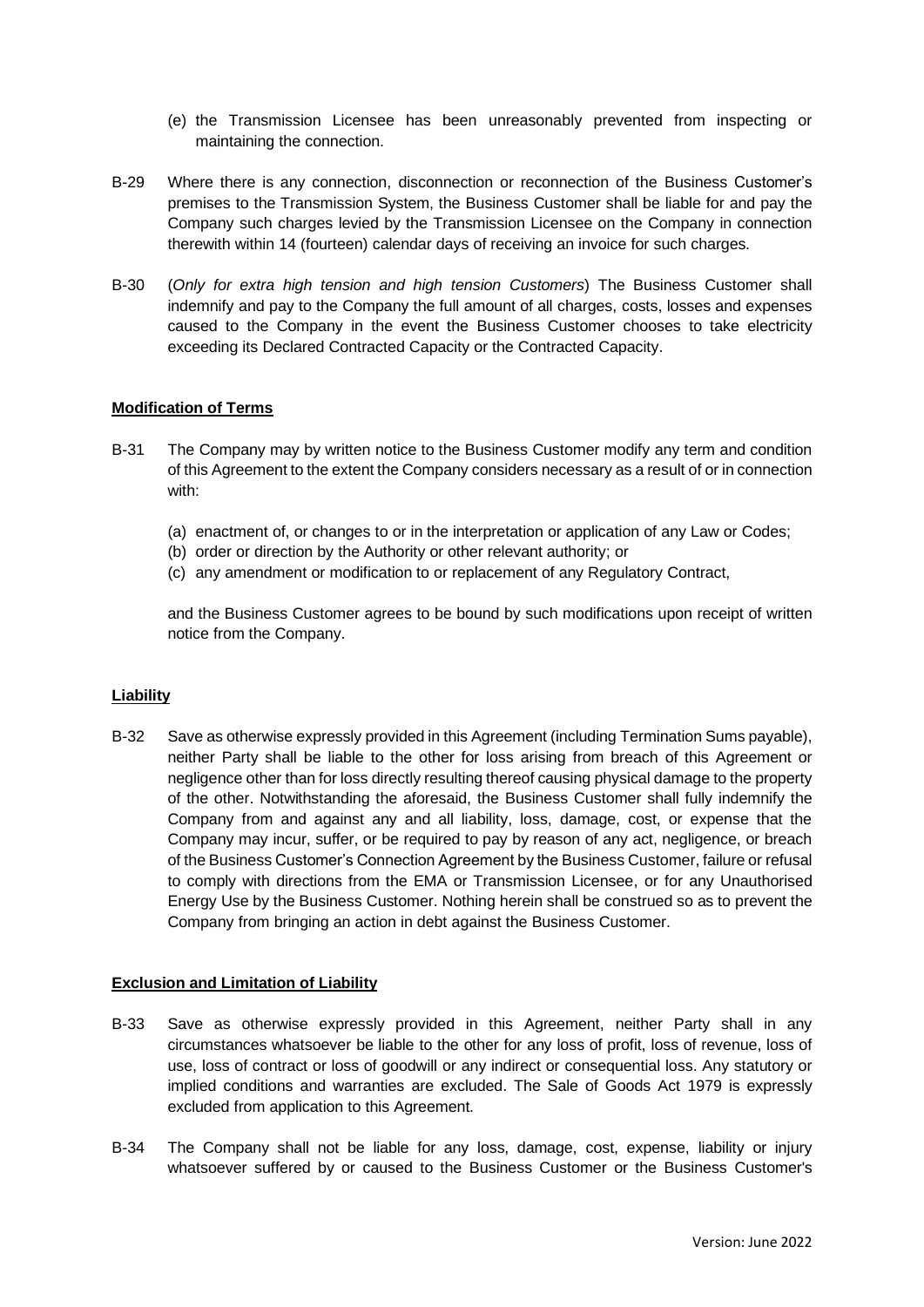property resulting from (i) any planned outage, (ii) unplanned outage, interruption, failure, unreliability, variation, continuity or reduction of the Electricity sold, (iii) Electricity voltage or frequency fluctuation, instability, surge or dip, (iv) defect of whatever nature in the Electricity sold, (v) any act or omission by any third party (including EMA, Market Company, PSO, MSSL or Transmission Licensee), or (vi) for any other reason whatsoever.

B-35 Without prejudice to the foregoing, the rights and remedies provided by this Agreement to the Parties are exclusive and not cumulative and exclude and are in place of all substantive rights or remedies express or implied and otherwise provided by common law or statute.

#### **Security**

- B-36 The Business Customer must ensure the security and secrecy of its login identification, passwords, PINs, or email or other accounts given to, chosen by or owned by the Business Customer. The Business Customer must ensure that these are not revealed to any third party. The Business Customer is solely responsible for all activities that occur under its login identification, password(s), PIN and/or its accounts, whether such activities were carried out with its express consent and/or knowledge or otherwise. Use of any login identification, password or PIN deemed by us, in the Company's sole discretion, to be insecure shall be a breach of this Agreement.
- B-37 If the Business Customers discovers or suspects any unauthorised use or disclosure of its login identification, password(s) and/or PIN or that its account security has been compromised, it must immediately:
	- (a) inform the Company; and
	- (b) change its password(s) and/or PIN.
- B-38 The Business Customer is advised to change password(s), PIN or any other security identification regularly to protect its own security.
- B-39 The security of the Business Customer's account, network and systems, including any content stored, sent or received through these mediums, is its own responsibility. The Company cannot and does not guarantee the safety and security of any transmission.

#### **Termination / Expiry**

- B-40 This Agreement shall be in force for the duration of the Term of Agreement unless terminated earlier pursuant to this Agreement.
- <span id="page-19-0"></span>B-41 The Business Customer may terminate this Agreement before the End Date by providing the Company with 30 (thirty) calendar days' prior written notice. Early Termination Charge shall apply.
- B-42 Without prejudice to Claus[e B-41,](#page-19-0) the Business Customer may terminate this Agreement before the End Date if:
	- (a) the Company commits any breach of this Agreement which is not remedied within 21 (twenty-one) calendar days of receipt of the Business Customer's notice to the Company requiring remedy thereof; or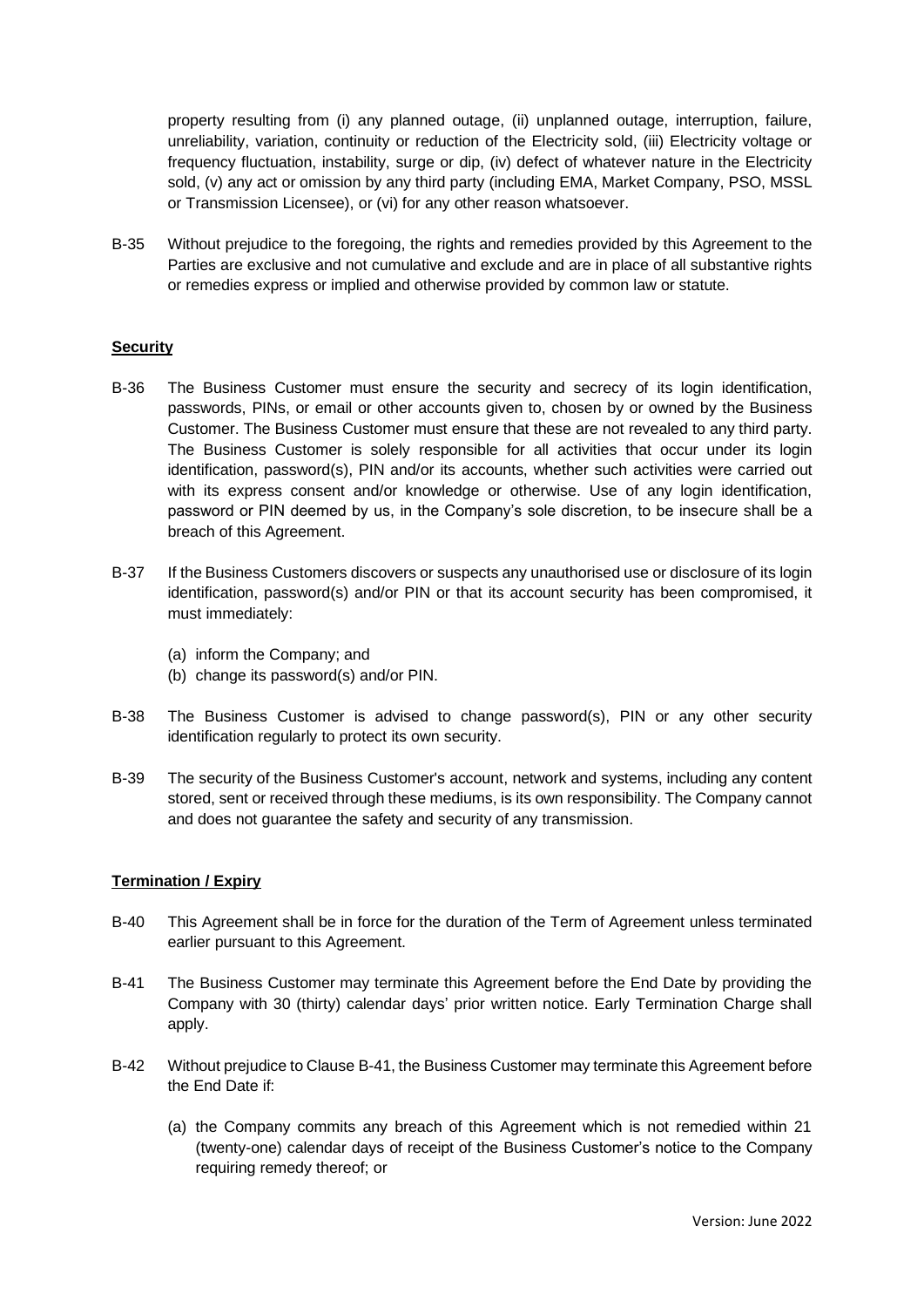(b) the Company becomes unable to pay its debts within the meaning of the Insolvency, Restructuring and Dissolution Act 2018, or has a receiver appointed of the whole or any material part of its assets or undertaking, or has a judicial management or equivalent order made in relation to it, or passes any resolution for winding-up, or becomes subject to an application for winding-up,

then, unless prohibited by written law, without prejudice to any then subsisting rights of the Business Customer under this Agreement, the Business Customer may by written notice to the Company terminate this Agreement immediately and change its Electricity purchase arrangements from purchasing from the Company to the MSSL under the Default Supply Arrangement.

- B-43 In the event of any of the following:
	- (a) the Business Customer fails to deliver the Security Deposit or additional Security Deposit, as the case may be;
	- (b) any amount due and payable by the Business Customer to the Company remains unpaid;
	- (c) the Business Customer commits any other breach of this Agreement which is not remedied within such period of remedy contained in the Company's notice to the Business Customer;
	- (d) the Business Customer becomes unable to pay its debts within the meaning of the Insolvency, Restructuring and Dissolution Act 2018, or has a receiver appointed, or has a judicial management or equivalent order made in relation to it, or passes any resolution for winding-up, or becomes subject to an application for winding-up;
	- (e) the Business Customer has, or in the Company's reasonable opinion the Business Customer has, failed to comply with the Connection Agreement and/or any Law, statutes, rules, regulations or Codes prevailing in Singapore in relation to the sale of Electricity to the Business Customer, or where the Business Customer's premises is disconnected from the Transmission System, or the Business Customer's account with the MSSL is closed; or
	- (f) the Company has suffered a ROLR Event,

unless prohibited by written law, the Company is entitled to terminate this Agreement with 10 (ten) Business Days' notice, and the Company shall be released and discharged from all obligations and liabilities hereunder, in which case all sums due, accruing due or payable to the Company in respect of this Agreement up to the date that this Agreement is terminated will become immediately due and payable to the Company.

- B-44 In the event of any termination of the Agreement by the Company arising from a ROLR Event, unless the Business Customer contracts with and is successfully transferred to another Licensee or the MSSL prior to the Default Supply Effective Date, the Company will transfer the Business Customer's account to the MSSL, without any Termination Sum being payable, under the Default Supply Arrangement with effect on and from the Default Supply Effective Date.
- B-45 Upon termination or expiry of this Agreement, neither Party shall have any further obligations under this Agreement except such obligations as have accrued as of the date of such termination or expiry or by their express terms survive the expiry or termination of this Agreement. Without prejudice to the foregoing, the Business Customer shall pay all sums due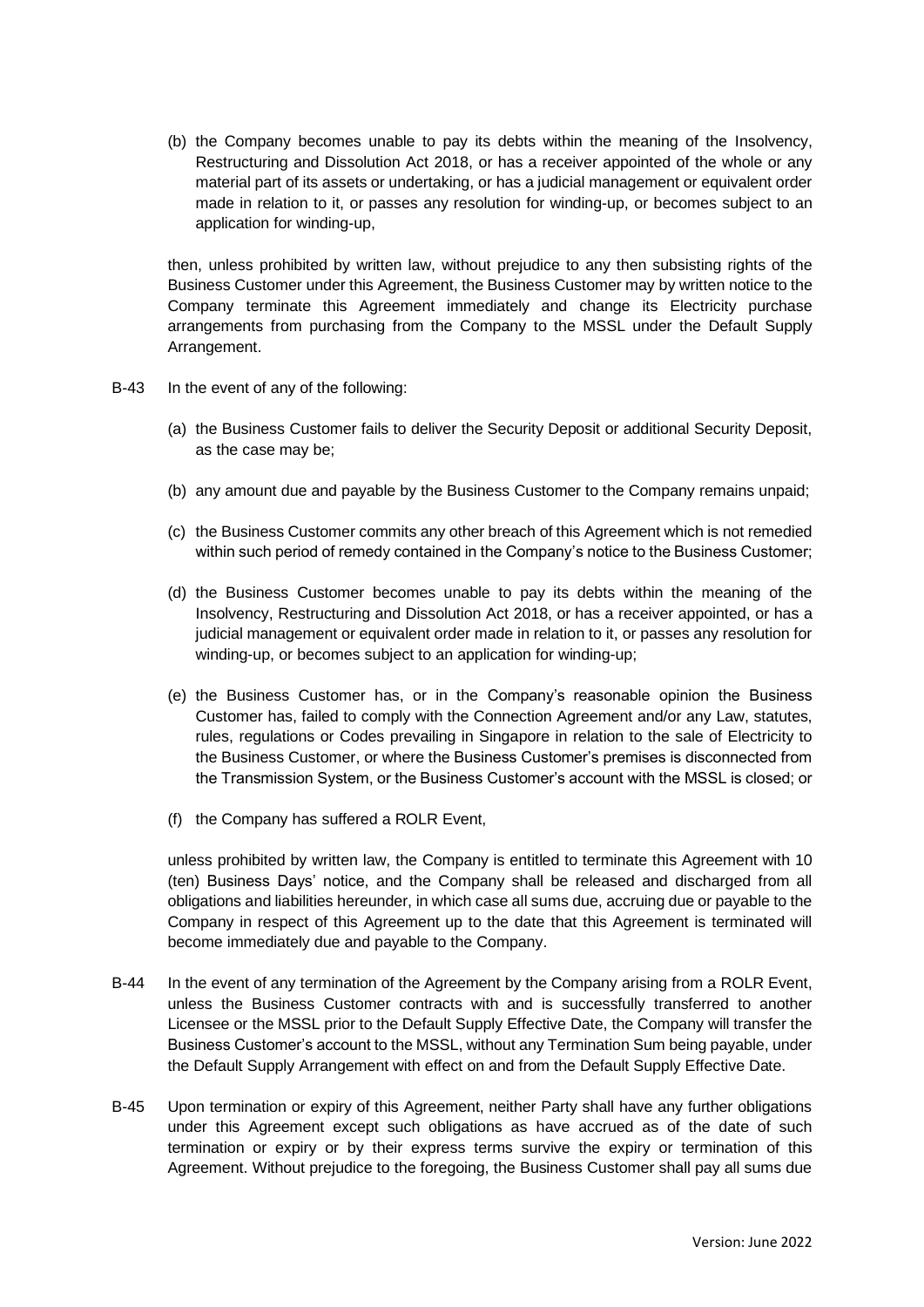and payable or accrued under this Agreement including costs incurred by the Company in discontinuing the Electricity purchase arrangements pursuant to Clause B-43upon termination or expiry of this Agreement.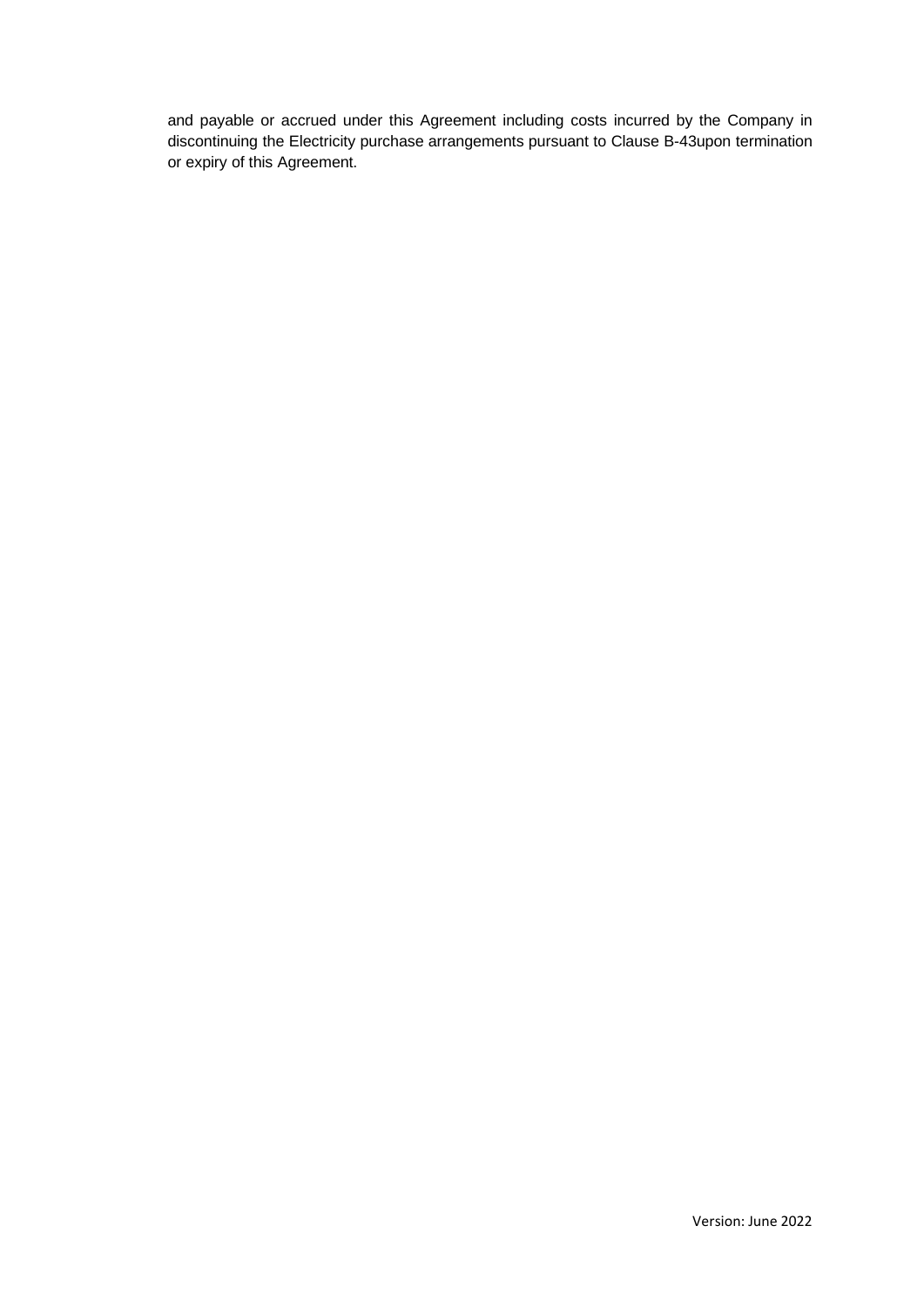## **Auto-Renewal\***

- B-46 The Company will notify the Business Customer, no later than 10 (ten) Business Days prior to the End Date, of the following:
- B-46.1 The terms and conditions for the renewal of the contract;
- B-46.2 Option(s) available to the Business Customer to purchase electricity from another Licensee or the MSSL after the expiry of the contract ("**Options**");
- B-46.3 The stipulated date by which the Business Customer shall inform the Company in writing: (i) whether it would like to proceed with renewal and accept the renewed contract, or (ii) its selection of one of the Options should it elect not to proceed with renewal of the contract or accept the renewed contract;
- B-46.4 The consequences in the event the Business Customer fails to inform the Company of: (i) its election whether to proceed with renewal of the contract by the stipulated date, and/or (ii) its selection of one of the Options should it elect not to proceed with renewal of the contract or accept the renewed contract; and
- B-46.5 The mode of communication through which the Business Customer may inform the Company of (i) its election whether to proceed with any renewal of the contract, and/or (ii) its selection of one of the Options should it elect not to proceed with renewal of the contract or accept the renewed contract.
- B-47 Pursuant to Clause B-46.3:
- B-47.1 If the Business Customer informs the Company of its election to renew the contract on the terms and conditions offered by the Company on or before the stipulated date in the notification, the renewed contract will take effect from the date immediately following the End Date.
- B-47.2 If the Business Customer did not inform the Company of its election to renew the contract on the terms and conditions offered by the Company by the stipulated date in the notification, the Business Customer shall be automatically renewed at the same contract duration, same price plan type as the existing contract (except for Flat Fee price plans which will be a standard Discount off Regulated Tariff plan) and at a rate lower than the prevailing regulated tariff at the point of renewal. All other applicable charges/fees will be the same or better than the existing quantum.
- B-47.3 If the Business Customer informs the Company that it elects not to proceed with renewal of the contract and it fails to inform the Company of its selection of one of the Options by the stipulated date in the notification, the Business Customer shall be deemed to have agreed to purchase Electricity from the applicable MSSL under the Default Supply Arrangement with effect from the date immediately following the End Date.
- B-47.4 If the contract is automatically renewed, the Business Customer shall have the express right to, within the first 30 (thirty) calendar days from the start of the renewed contract term, terminate the renewed contract by giving the Company at least 30 (thirty) calendar days' notice, and the Business Customer by doing so shall not be liable for or subject to any Termination Sum or other applicable fees.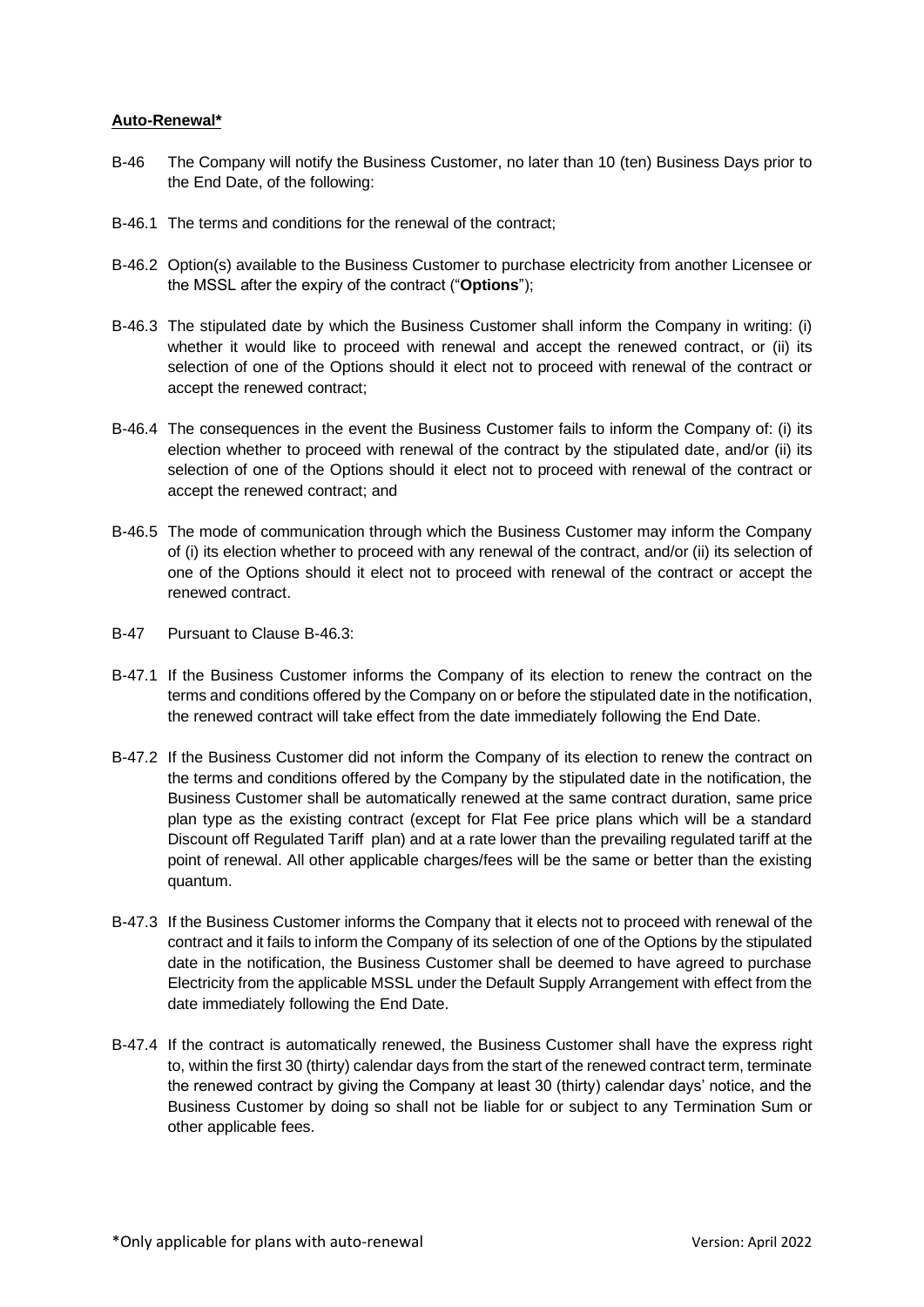## **Early Termination Charges**

- B-48 If this Agreement is terminated prior to its End Date pursuant to Clause [B-41,](#page-19-0) B-4[3\(a\)](#page-7-1) or B-4[3\(c\),](#page-7-3) the Business Customer shall pay to the Company an early termination charge equivalent to 50% x Average Daily Bill Amount x Unexpired Term ("**Termination Sum**") with respect to this Agreement.
- B-49 In the event Electricity is supplied to several premises belonging to the Business Customer, the Parties agree that although the supply of Electricity to the Business Customer's premises shall constitute one single agreement, the termination of Electricity supply to one or more of the Business Customer's premises pursuant to Clause [B-41](#page-19-0) shall not constitute a termination of this Agreement, subject always to the requirement for payment of the Termination Sum in respect of the premises where the supply of Electricity has ceased.

## **Third Party Rights**

B-50 The Contracts (Rights of Third Parties) Act 2001 is hereby expressly excluded from application to this Agreement.

#### **Jurisdiction, Governing Law and Dispute Resolution**

- B-51 The Courts of Singapore shall have exclusive jurisdiction over the Parties in respect of proceedings arising from or in connection with this Agreement.
- B-52 This Agreement shall be governed by and construed in all respects in accordance with the laws of the Republic of Singapore. In the event that there are any disputes (including but not limited to invoices), the Business Customer may call 6727 8833 or [write](file:///C:/Users/ramesh.tiwari/AppData/Local/Microsoft/Windows/Temporary%20Internet%20Files/Content.Outlook/C3YUO5EA/write) in t[o support@sembcorp.com](mailto:support@sembcorp.com) to register its dispute with the Company. The Company will use its reasonable endeavours to investigate and resolve the dispute with the Business Customer within 30 (thirty) calendar days from the date of the call or lodgement of dispute.
- B-53 If the Business Customer is dissatisfied with the proposed resolution by the Company, the Customer shall be entitled to proceed with dispute resolution including, but not limited to, referring the dispute to mediation by reference to the Small Claims Tribunals or the State Courts. The Business Customer acknowledges and understands that there is a time limit of 2 (two) years from the date of issue of such invoice to lodge any dispute.

#### **Inconsistencies**

- B-54 Subject to Clause [B-55,](#page-23-0) this Agreement shall be supplemented by the rights and obligations of the Parties under the applicable Law and Codes, and the provisions of this Agreement shall be construed, to the extent possible, in a manner consistent with the rights and obligations of the Parties under Law and Codes.
- <span id="page-23-0"></span>B-55 In the event of inconsistency between this Agreement and the provisions of any Law or Codes, the latter shall prevail to the extent of the inconsistency. Where the Business Customer has no rights or obligations under any Law or Codes, this Agreement shall prevail. Nothing in this Agreement shall prejudice or affect the rights or powers of the Company under any Law or Codes.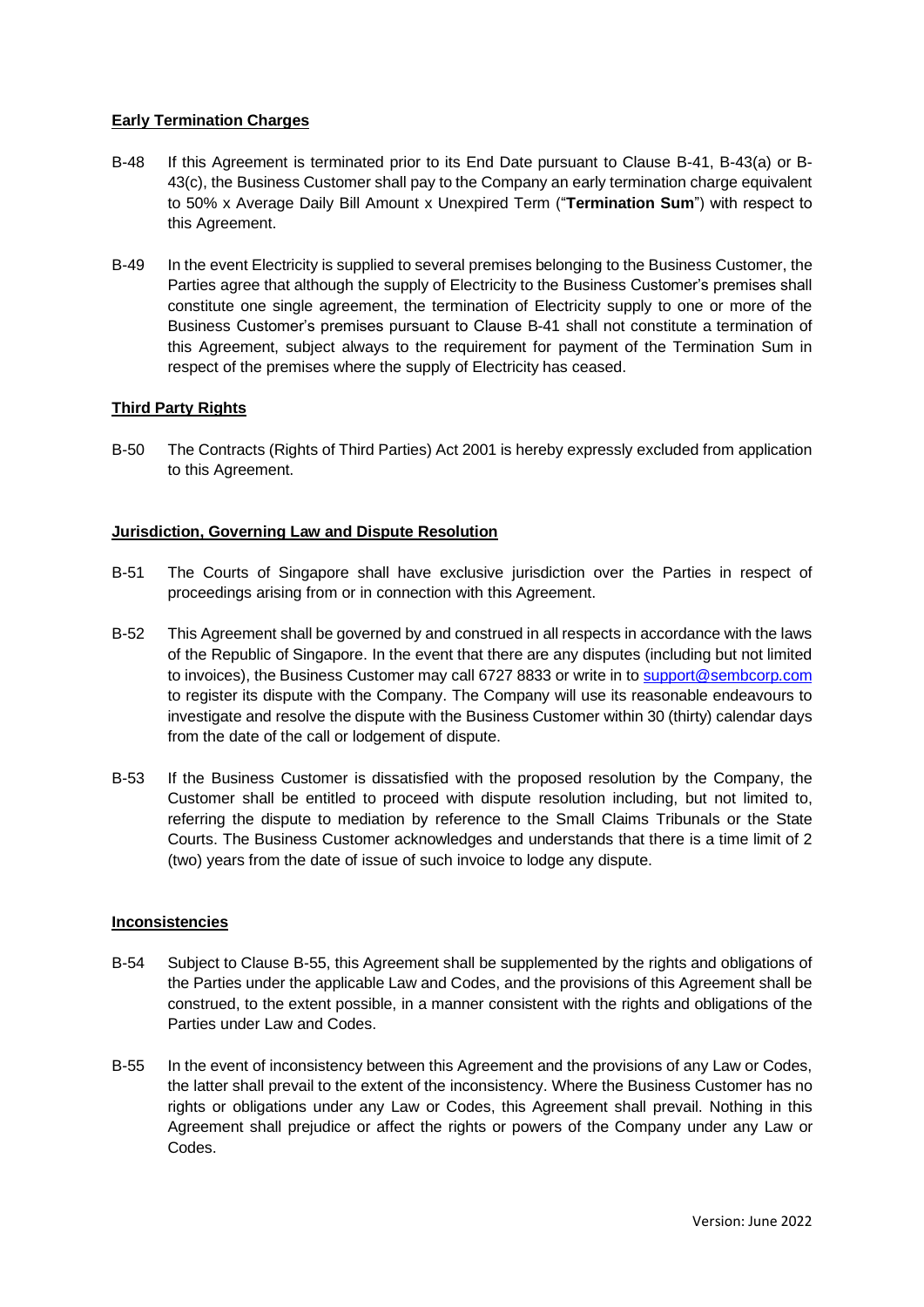#### **Severance, Entire Agreement and Waiver**

- B-56 If any provision of this Agreement shall be held to be void, illegal, invalid or unenforceable, such provision shall be deemed to be deleted from this Agreement and the remaining provisions of this Agreement shall continue in full force and effect; provided that the Parties shall negotiate in good faith in order to agree the terms of a mutually satisfactory provision to be substituted for the void, illegal, invalid or unenforceable provision which as nearly as possible validly gives effect to their intentions in this Agreement and this shall not prejudice or affect the remaining provisions of this Agreement which shall continue in full force and effect. For the avoidance of doubt, where a provision has been found to be void or unenforceable, and the Company is as a result thereof unable to continue performance of this Agreement, the Company shall not be held in breach of its obligations under this Agreement, and further, shall not be liable for any damages and/or losses that may be occasioned as a consequence, nor shall the Company be subjected to any form of mandatory performance of the Agreement.
- B-57 This Agreement shall constitute the entire agreement between the Parties with respect to its subject matter and supersede all previous dealings, whether written or oral. The Parties did not rely on any representation or statement or undertaking or warranty of the other in entering into this Agreement. None of the provisions of this Agreement shall be considered waived by either Party except when such waiver is given in writing.

## **Force Majeure**

- B-58 Neither Party shall be liable to the other for any failure in the fulfilment of any of its obligations under this Agreement due to Force Majeure. Failure or inability to make payment shall never be Force Majeure.
- B-59 The expression "**Force Majeure**" shall mean any event or circumstance which is beyond the reasonable control of a Party and which results in or causes the failure of that Party to perform any of its obligations under this Agreement, provided that a Force Majeure event occurring under any of the Regulatory Contracts or Market Rules shall be deemed a Force Majeure under this Agreement unless waived by the Company in full or in part.

#### **Confidentiality and Data**

- B-60 This Agreement and all information disclosed by each Party to the other ("**Confidential Information**") shall, for 2 (two) years after the termination or expiry of this Agreement be treated by each Party as confidential except where such Confidential Information:
	- (a) is or becomes available in the public domain at the time it was disclosed or comes into the public domain other than in consequence of a breach of the provisions of this Agreement;
	- (b) is independently developed by the receiving Party without any breach of the confidentiality provisions in this Agreement;
	- (c) is disclosed with the prior written approval of the disclosing Party; or
	- (d) is required by applicable Law or a regulatory body or pursuant to a judicial order to be disclosed provided that the receiving Party gives advance notice to the disclosing Party of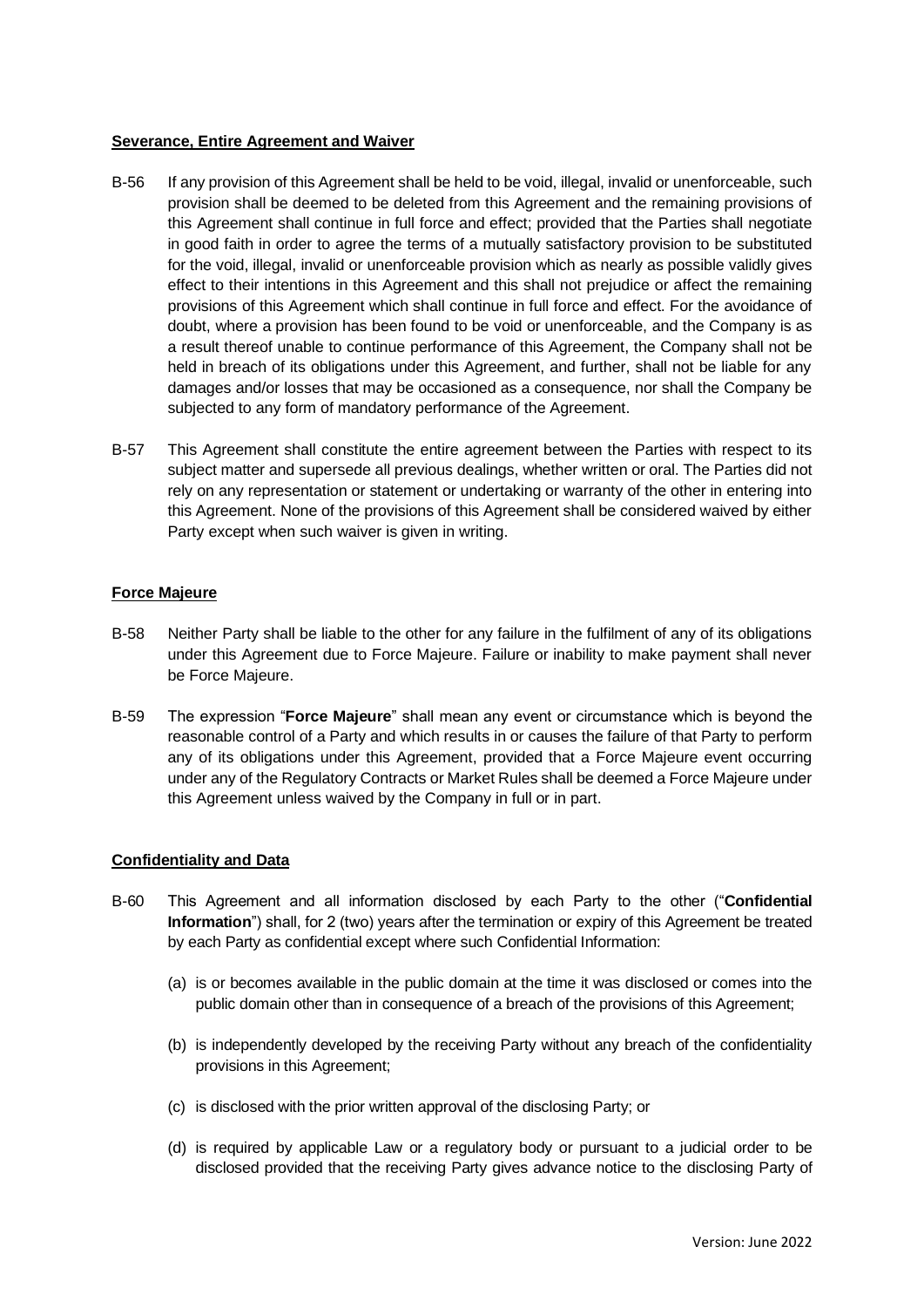such requirement to the extent legally permissible so that the disclosing Party has the opportunity to object to such disclosure.

- B-61 The Business Customer (if a natural person) acknowledges and agrees that the Company may collect, use and disclose to any third party any and all particulars relating to his/her personal information for the purposes of (i) providing the requested services; (ii) billing and account management (including debt collection or recovery); (iii) conducting surveys or obtaining feedback; (iv) informing him/her of its or its related entities', partners', and business affiliates' services and offers (unless he/she duly informs the Company otherwise); and (v) complying with all applicable Law and regulations, and business requirements.
- B-62 The Business Customer hereby consents to disclosure of Confidential Information and any data or information concerning the Business Customer by the Company as may be required or allowed under any Law or Codes.
- B-63 The Business Customer consents to the Company's verification of the accuracy of the information that is submitted (including performing cross tabulations with external databases and information).
- B-64 By entering into this Agreement, the Business Customer (if a natural person) confirms his/her agreement to the Sembcorp Personal Data Protection Policy that can be found via <https://www.sembcorppower.com/Pages/Privacy.aspx>

## **Assignment**

B-65 The Business Customer shall not assign, novate or transfer any of its rights and/or obligations under this Agreement without the Company's prior written consent. The Company may assign, novate and/or transfer all or part of its rights and/or obligations under this Agreement to any party upon written notice to the Business Customer.

## **Notices**

B-66 Without prejudice to Clause [B-21,](#page-16-0) any notice to be given by one Party to the other under this Agreement shall be in writing and shall be delivered by hand to the Party in question or sent by electronic mail to such Party or by registered letter or facsimile addressed to that Party at such address as the Party in question shall from time to time designate by written notice. Any notice given by facsimile or electronic mail (other than routine communications) shall, unless already acknowledged, be subsequently confirmed by letter sent by registered letter or by hand but without prejudice to the validity of the original notice if received.

## **Company's Business Policy**

B-67 The Business Customer acknowledges the Company's business policies which are based on honesty, integrity and fairness and agrees to extend, to the extent reasonably practicable, such co-operation as the Company requests from the Business Customer to ensure that the Business Customer's performance of this Agreement does not cause the Company to be in breach of the Company's business policies. The Business Customer acknowledges in particular that the Company does not permit any offering, solicitation, payment or acceptance of bribes in any form, including facilitation payments.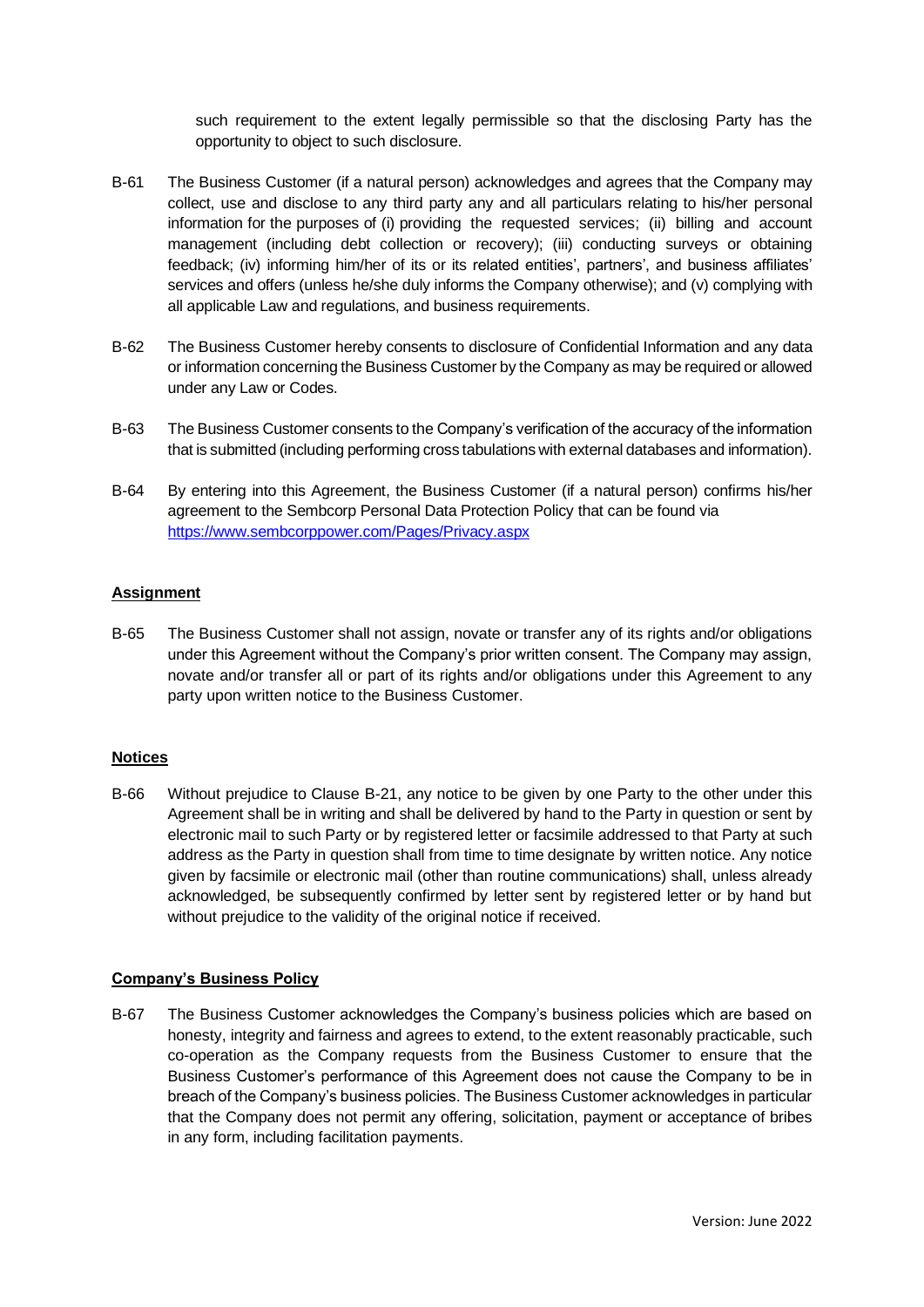## **Contact**

B-68 For any enquiry, the Business Customer may contact the Company's Customer Care hotline at 6727 8833 or visit http://www.sembcorppower.com for more information.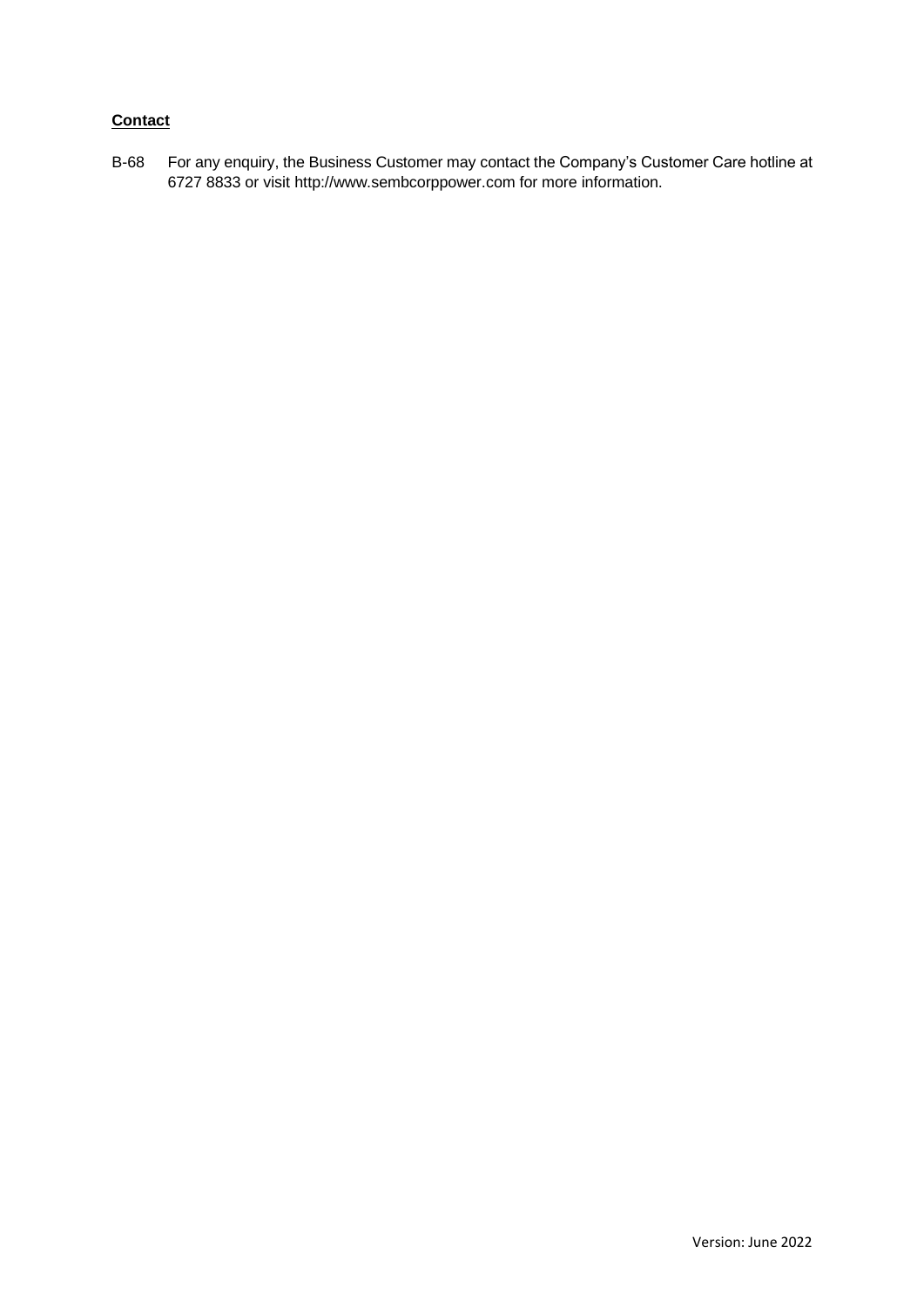# **PART C: DEFINITIONS AND INTERPRETATIONS**

<span id="page-27-0"></span>In this Agreement, except where the context requires, the following expressions shall have the following meanings:

"**Act**" means the Electricity Act 2001;

"**Average Daily Bill Amount**" means the average of the amount in respect of Electricity invoices issued in the preceding 6 months from the date on which the termination notice is given to the Company;

"**AXS**" means the payment methods instituted by AXS Pte Ltd;

"**Billing Period**" means a calendar month or part thereof;

"**Business Day**" means, where expressed by reference to a person in Singapore, any day other than a Saturday, Sunday or a day on which banks are authorised or required to be closed in Singapore;

"**Business Customer**" means a Customer who is not a Home Customer and has an aggregated monthly consumption of 50,000 kWh and below at the time of contract;

"**Codes**" means the codes of practice (as defined in the Act), Regulatory Contracts, Market Rules and any orders or directions thereunder;

"**Company"** or **"SembPower"** means Sembcorp Power Pte Ltd;

"**Connection Agreement**" means an agreement pertaining to the conditions for connection and access to the Transmission System, entered into between the Transmission Licensee and a Customer, and to the terms and conditions relating to changes for services provided by the Transmission Licensee pursuant to section 20(2) of the Act;

"**Consumer Advisory**" means the consumer advisory notice to residential customers as prescribed by the Authority from time to time;

"**Customer**" means a Business Customer or a Home Customer;

"**Delivery Point**" means the point where Electricity enters the facility for receiving Electricity at the Customer's premises;

"**Default Supply Arrangement**" means the supply of electricity from the applicable MSSL:

- (a) in the case of a Customer who is eligible to apply to cease his classification as a contestable consumer under regulation 7 of the Electricity (Contestable Consumers) Regulations 2018, at such tariff as may be set from time to time by the applicable MSSL for non-contestable consumers; or
- (b) in the case of a Customer who does not fall within subsection (a) above, at the prevailing market prices for the purchase of Electricity from any wholesale electricity market through the applicable MSSL;

"**Default Supply Effective Date**" is the date on which the MSSL successfully transfers the Customer to a Default Supply Arrangement;

"**Electricity**" has the meaning ascribed to it in the Act;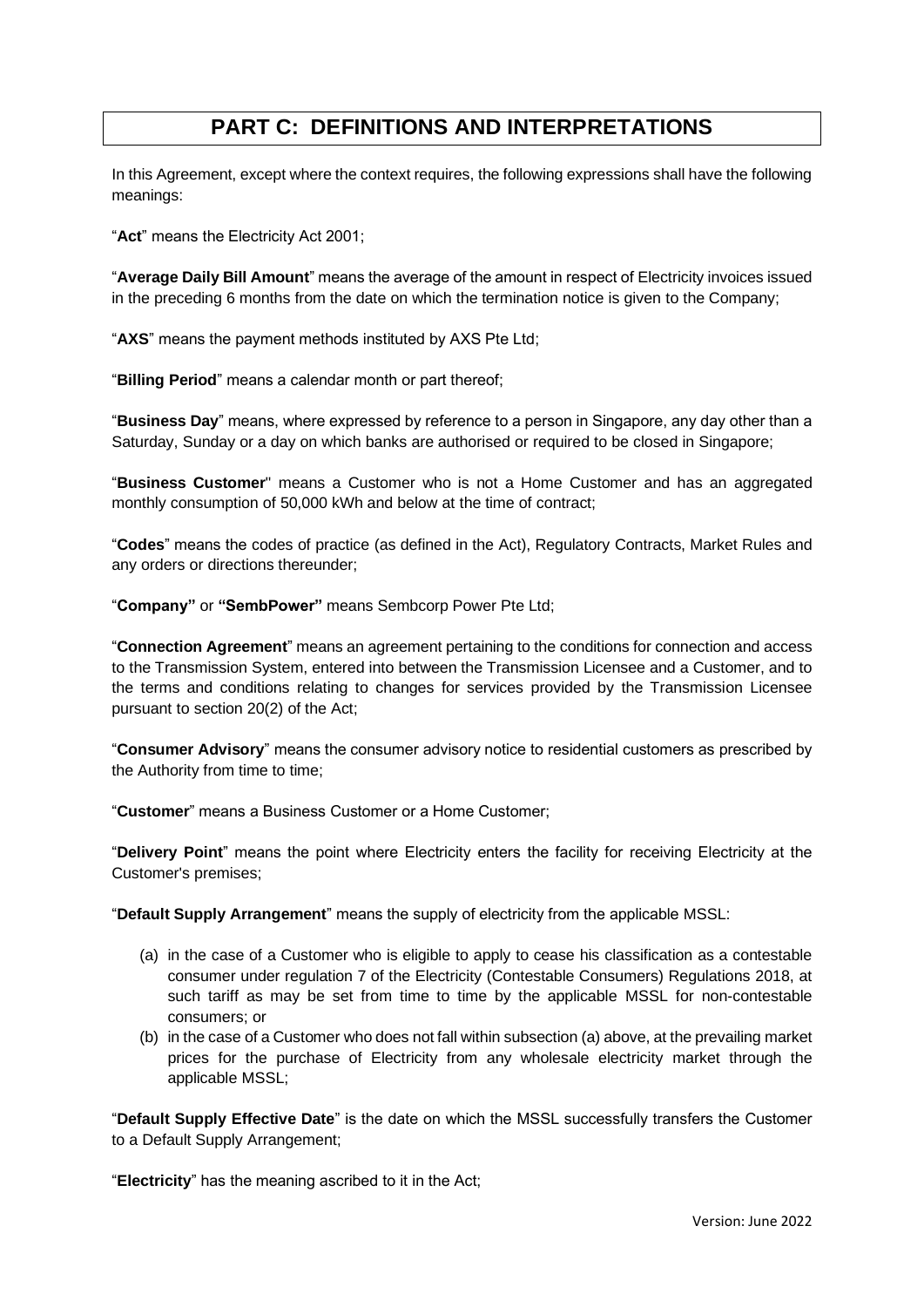"**Electricity Licence**" means the licence granted by the EMA to the Company to, among other things, retail Electricity;

"**End Date**" means the date of termination of the sale of Electricity by the Company to the Customer;

"**Energy Market Authority**" or "**EMA**" or "**Authority**" means the authority established under the Energy Market Authority of Singapore Act 2001;

"**Fact Sheet**" means a fact sheet containing information and details as may be required by the Authority, comprising all the Company's standard offers for residential customers (whether or not such offers are bundled with other services and/or products) on its website(s) and on the Price Comparison Website;

"**Generator**" means Sembcorp Cogen Pte Ltd or any other counterparty which the Company has contracted with in relation to the supply of Electricity under the Agreement with the Customer;

"**GIRO**" means the General Interbank Recurring Order which is a paperless and cashless payment method;

"**Goods and Services Tax**" means the tax as provided under the Goods & Services Tax Act 1993;

"**Home Customer**" means a Customer whose premises are lawfully used or occupied by the Customer and are not non-residential premises;

"**kWh**" means kilowatt hour;

"**Law**" means any statute or ordinance, including the Act and any regulation, rule, directive or order, having the force of law and includes electricity licence as defined under the Act;

"**Licensee**" means a retail electricity licensee who is subject to the Code of Conduct for Retail Electricity Licensees as a condition of its electricity licence;

"**Market Company**" means the company which holds an electricity licence authorising it to operate any wholesale electricity market;

"**Market Rules**" means the rules made or modified under section 46 of the Act;

"**Market Support Services Licensee**" or "**MSSL**" means a person who is authorised by an electricity licence to provide market support services;

"**Market Support Services Agreement**" means the agreement entered between the MSSL and the Company for provision of market support services;

"**Market Support Services Code**" or "**MSS Code**" means the code of practice approved by the EMA that describes the standards of support services to the Electricity market;

"**Meter**" means the metering equipment and other measuring device and instruments used to measure the Electricity delivered at the Delivery Point;

"**Metering Code**" means the code of practice approved by the EMA that describes the standards of metering services;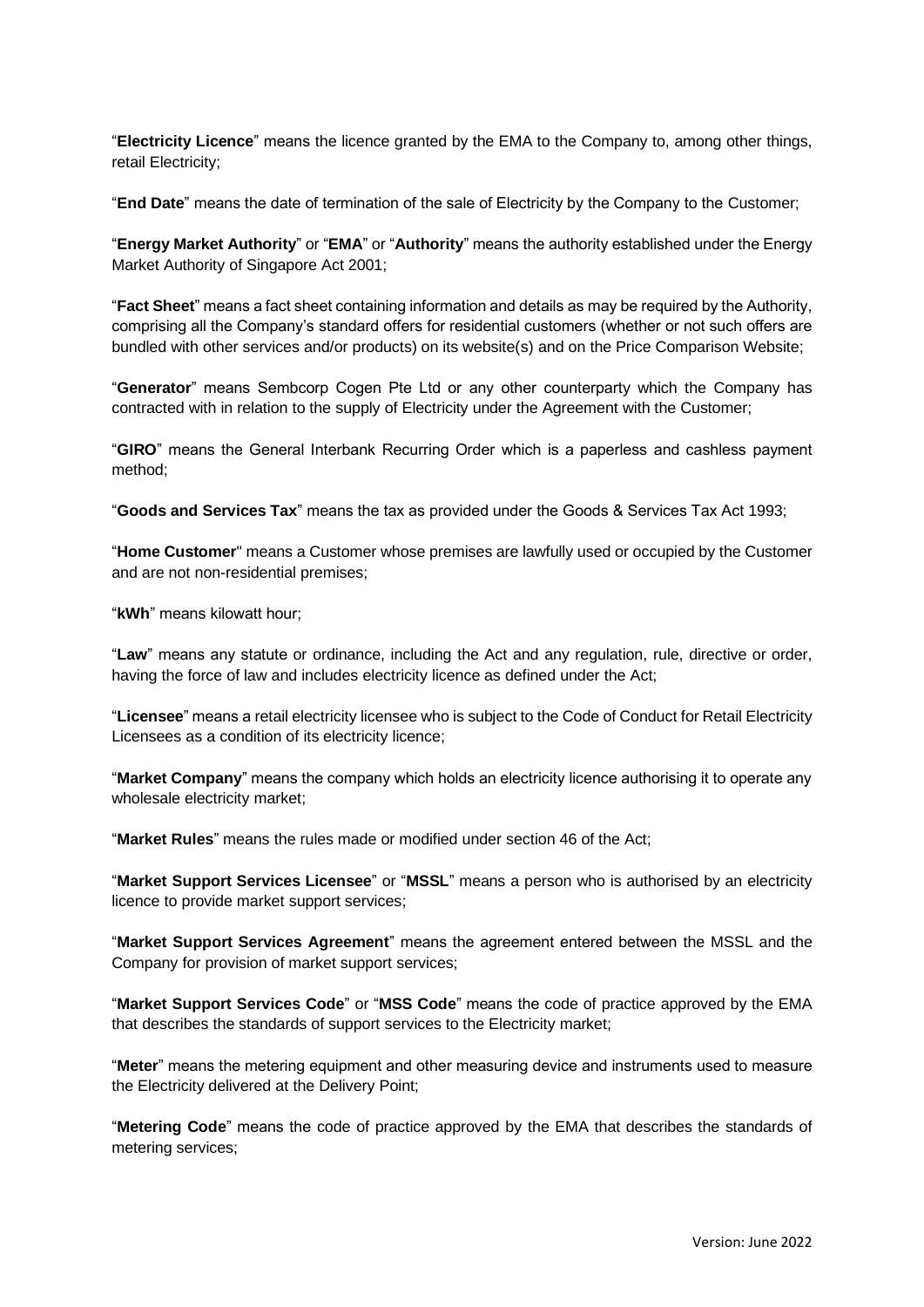"**Monthly Invoice**" means the statement of total charges payable by the Customer for each Billing Period;

"**MWh**" means megawatt hour;

"**Outage**" means the removal of equipment from service, unavailability for connection of equipment or temporary de-rating, restriction of use or reduction in performance of equipment for any reason and includes a planned outage, a forced outage or both, as the context may require;

"**Payment Due Date**" means the specified period for payment of the total charges under a Monthly Invoice;

"**Party**" refers to either the Company or Customer, and "**Parties**" refer to them both;

"**Power System Operator**" or "**PSO**" means the Authority acting in its capacity as the person responsible for ensuring the security of supply of Electricity to consumers and arranging for the secure operation of the Transmission System as described in subsection 3(3)(e) of the Act;

"**Price Comparison Website**" means the informational, non-commercial website set up and managed by the MSSL for and on behalf of the Authority to facilitate a consumer to compare the differences between the offers by the Licensees;

"**Pricing and Payment Provisions**" means the terms and conditions in a contract which address or provide for the following matters:

- (a) pricing;
- (b) Security Deposit; and
- (c) applicable charges, including early termination charges, late payment fees and treatment for over-charging or under-charging by the Company;

"**Regulatory Contracts**" means agreements required to be executed by the Company under the relevant Codes, namely the PSO/MP Agreement, Retailer Use of System Agreement and Market Support Services Agreement (as these are defined in the relevant Codes);

"**Retailer of Last Resort Event**" or "**ROLR Event**" means an event whereby the Company becomes unable or loses the right to retail Electricity to its Customers by virtue of one or more of the following events: (i) revocation by EMA, or expiry or non-renewal, of the Company's Electricity Licence; (ii) receipt by EMA of a notification from the Accounting and Corporate Regulatory Authority of the Company's application for a voluntary winding-up after the Company's receipt of EMA's approval to cease operations as required under the Act; (iii) an order is made or resolution is passed for the winding up or liquidation of the Company; (iv) issuance of a Suspension Order or Termination Order by the Market Surveillance and Compliance Panel to the effect that the Company is unable or not allowed to retail Electricity; (v) termination of the Company's Market Support Services (Retailer) Agreement by the MSSL; or (vi) termination of the Company's Retailer Use of System Agreement by the Transmission Licensee;

"**Start Date**" means the date of commencement of the sale of Electricity by the Company to the Customer;

"**Supply Effective Date**" means the date on which the MSSL successfully transfers the account of the Customer to the Company;